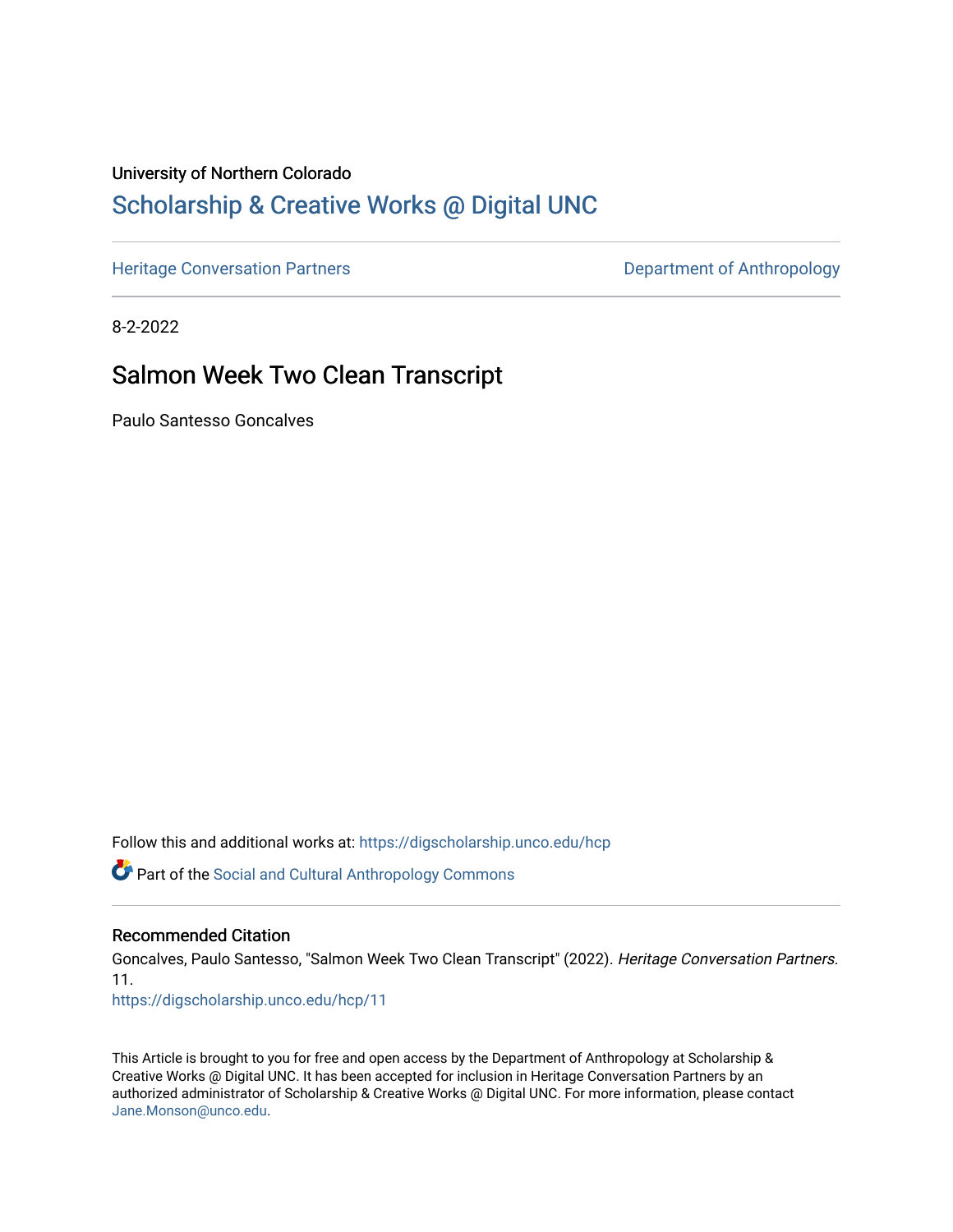#### **HERITAGE CONVERSATION PARTNERS PROJECT- SESSION 2**

#### **TRANSCRIPTION COVER SHEET**

**INTERVIEWEE:** Paulo Santesso Goncalves

**PRESENT:** Paulo Santesso Goncalves, Aiden Modrell, Karin Bates, Hannah Miller, and Tally Eastman

**PLACE OF INTERVIEW:** Remote Zoom Session. Greeley, CO.

**DATE OF INTERVIEW:** 8 February 2022

**LANGUAGE(S):** English

**INTERVIEWER:** Hannah Miller and Tally Eastman

**RECORDIST:** Aiden Modrell (through Zoom)

**TRANSCRIBED BY:** Danny Celentano

**TRANSCRIPT PROOFED BY:** Aiden Modrell, Kayla Watkins, Aiyana Montez, Hannah Miller, Tally Eastman, Maddy Carpenter, and Kaden Schissler

**TRANSCRIPT ANALYSIS BY:** Aiden Modrell, Kayla Watkins, Aiyana Montez, Hannah Miller, Tally Eastman, Kaden Schissler, Danny Celentano, and Maddy Carpenter

**BRIEF DESCRIPTION OF CONTENTS:** This transcript includes content on family and relationships, Brazilian culture compared to Colorado culture, and holidays and celebrations.

**REFERENCE:** AMOD= Aiden Modrell KB= Karin Bates HM= Hannah Miller TE= Tally Eastman Paulo= Paulo Santesso Goncalves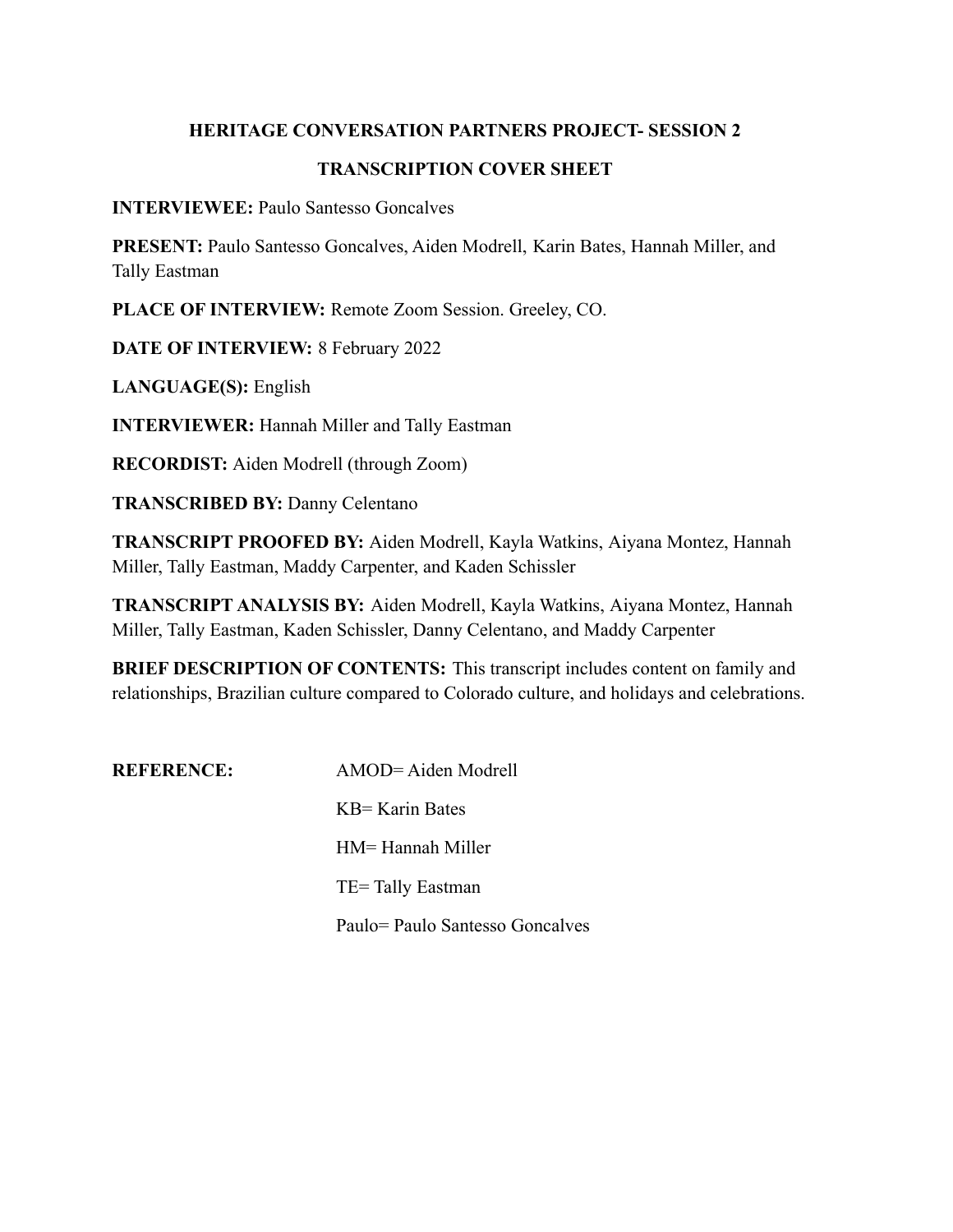#### **TRANSCRIPT**

**[3:30: Start]**

**KB**: Hey.

**AMOD**: Hey.

**KB**: I just messaged him again to make sure he's got the right link so crossing fingers.

**AMOD**: Cool.

**KB**: We'll see what happens.

**AMOD**: You can hear me okay?

**KB**: I can, yeah. So yeah-

**AMOD**: I do have two more quick updates.

**KB**: Yeah?

**AMOD**: Aiyana is dealing with Covid.

**KB**: Right, right, I saw that yesterday.

**AMOD**: And also mentioned that they might not talk as much as well as Kayla I believe was in the ER yesterday and it's still hurting.

**KB**: Right. What is going on with your group, my goodness.

**AMOD**: I know.

**KB**: Poor guys, like, oh no [laughs].

**AMOD**: I think- yeah.

**KB**: I'm sorry.

**AMOD**: We have our own little group and we're all just like "oh god".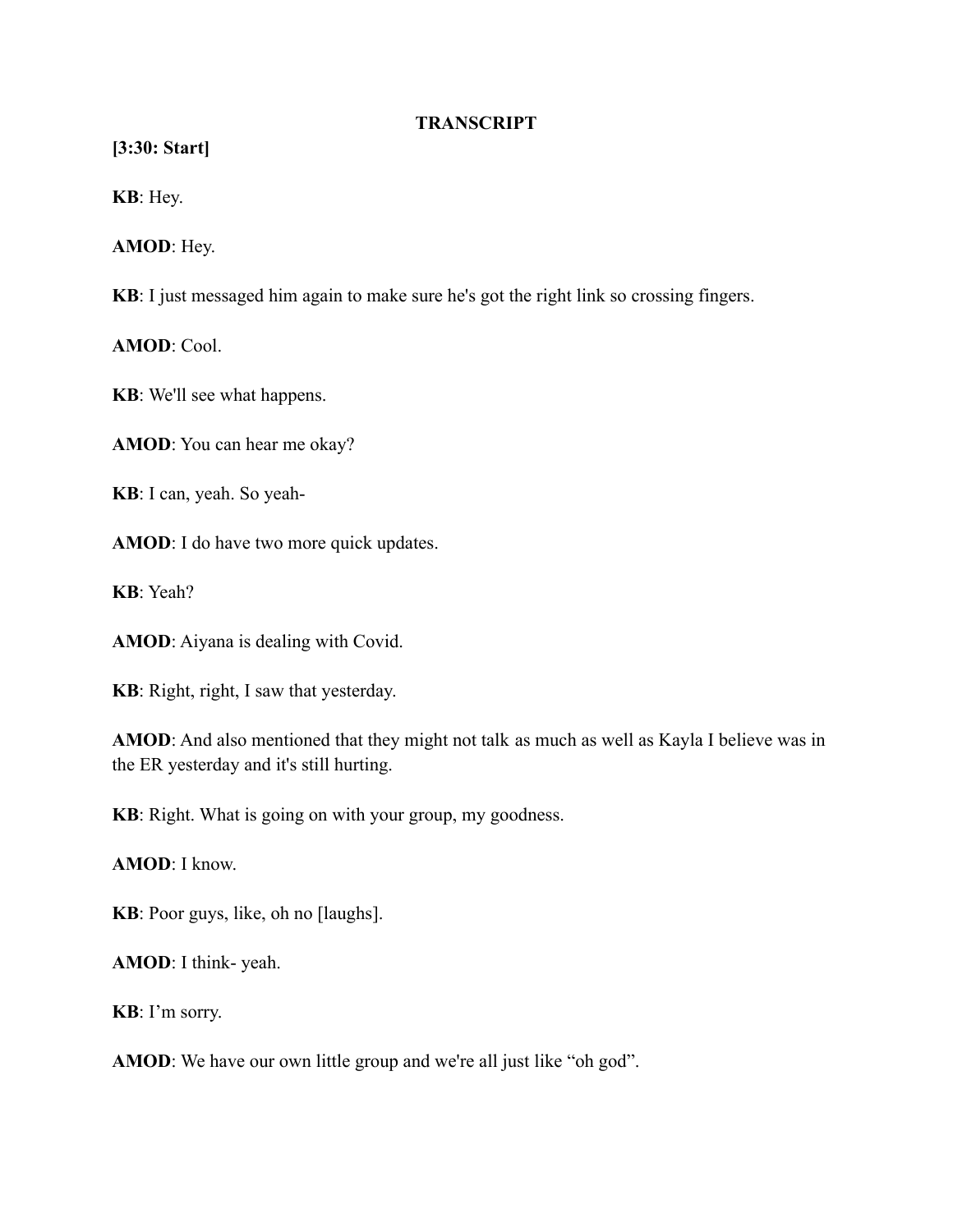**KB**: Yes, yes. I'm sorry I'm just not- I'm paying attention, I am trying to find my group list for all you guys.

**AMOD**: Yeah, I think that we've- Tally, and one other person.

**KB**: Right… Come on, Google. What's going on here?... Yeah, he's definitely reading the messages on- on What's App, so I think, let me ask him, I might need to email- let me email it to him- oh there he is, yay. Hi Paulo.

**[PAULO joins]**

**AMOD**: Hello Paulo.

**KB**: Are you connected, can you hear us [waving]?

**PAULO**: Hi.

**KB**: Hello, hello, welcome.

**PAULO**: [Unintelligible]

**KB**: I thought I'd come online today too while you're waiting and we'll wait for a few others. Aiden was just telling me that two- he's not feeling well, and there are two other group members who have Covid and are sick and like. [Comedically holding head, laughing]

**PAULO**: [Laughing]

**KB**: Everybody gets sick. But we think there are two more people who will come today.

**PAULO**: Okay, no problem.

**KB**: Okay, so yeah.

**PAULO**: I- I- I- [speaking Portuguese]. I [thumbs down, touches throat] very, very bad.

**KB**: Oh, I'm sorry, oh. It's a hard time right now.

**PAULO**: Ah, yeah.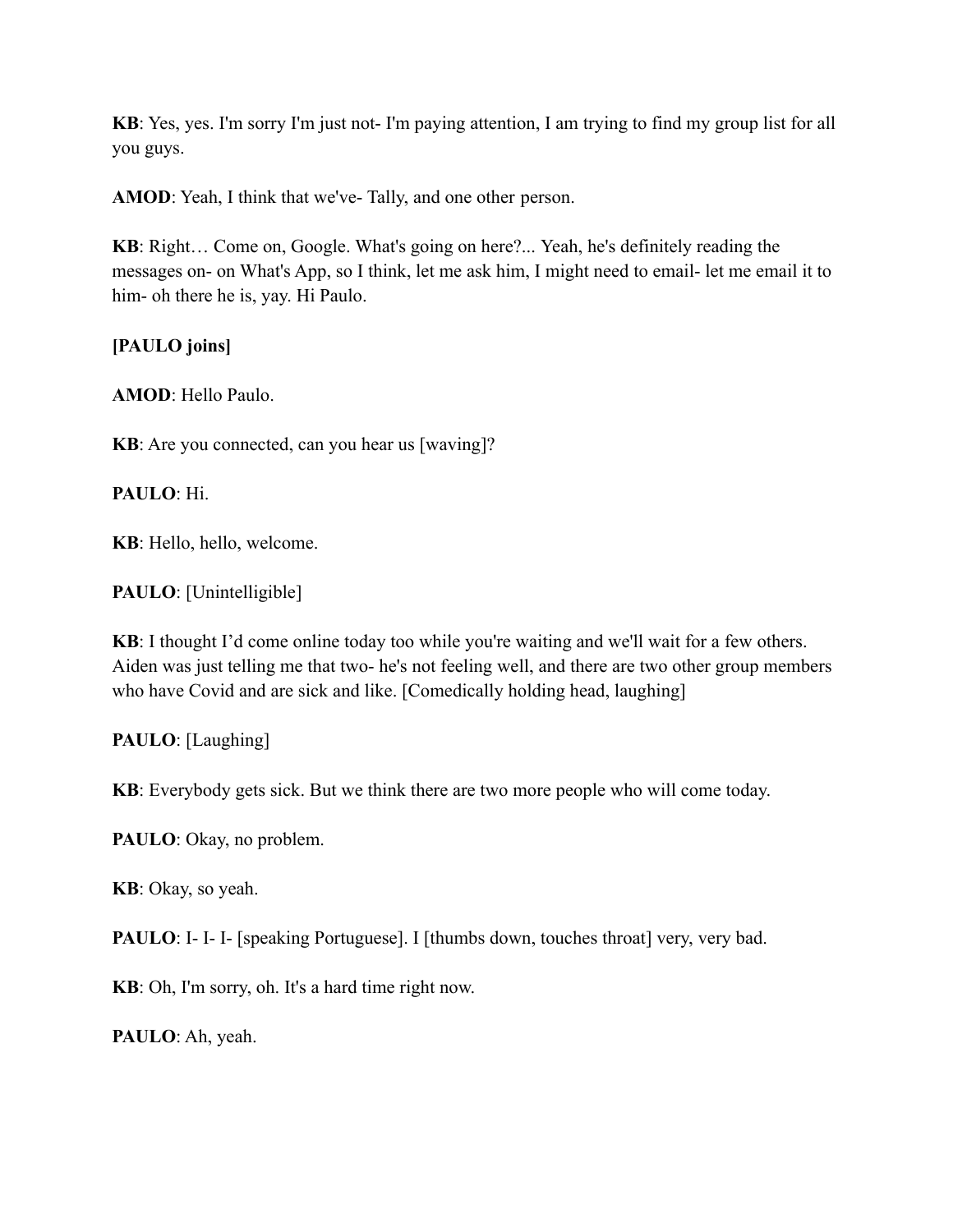**KB**: A lot of people are getting Covid or other sicknesses and it's just stressful and, yeah it's just a hard time.

**PAULO**: Yeah.

**KB**: Well thank you, thank you for coming. I'm excited because I know you will get to practice speaking.

**PAULO**: My English is very bad okay [laughing].

**KB**: It's not very bad, but I am happy, you can have more opportunities to practice.

**PAULO**: Okay, okay, yes.

**KB**: I think- I thought maybe you need more opportunities, just to practice, so I think it's really good, so I'm excited.

## **PAULO**: Yeah.

**KB**: I'm looking for- let's see who else is in this group. I'm just checking the materials. Here we are, attendance and contact. So let's see. Okay, so yeah, Tally and- okay Aiyana is sick and Kayla is sick and we still have Hannah. I think Hannah is supposed to be here, right? Oh, there's Hannah now. Hi Hannah.

## **[HM joins]**

**HM**: Hi.

**KB**: How are you?

**HM**: I'm good, how are you?

**KB**: Good. I was messaging with Aiden a little bit, and also with Paulo, and I thought I'm going to sign in and just make sure everybody's okay.

**HM**: Yeah [laughs].

**KB**: Yeah. Oh good. Aiyana is coming. Aiyana and Kayla are not feeling well, because they are sick. And Tally, Tally I think is the only other person that should be should be signing in. So, good. Well, Hannah, this is Paulo. Paulo this is Hannah.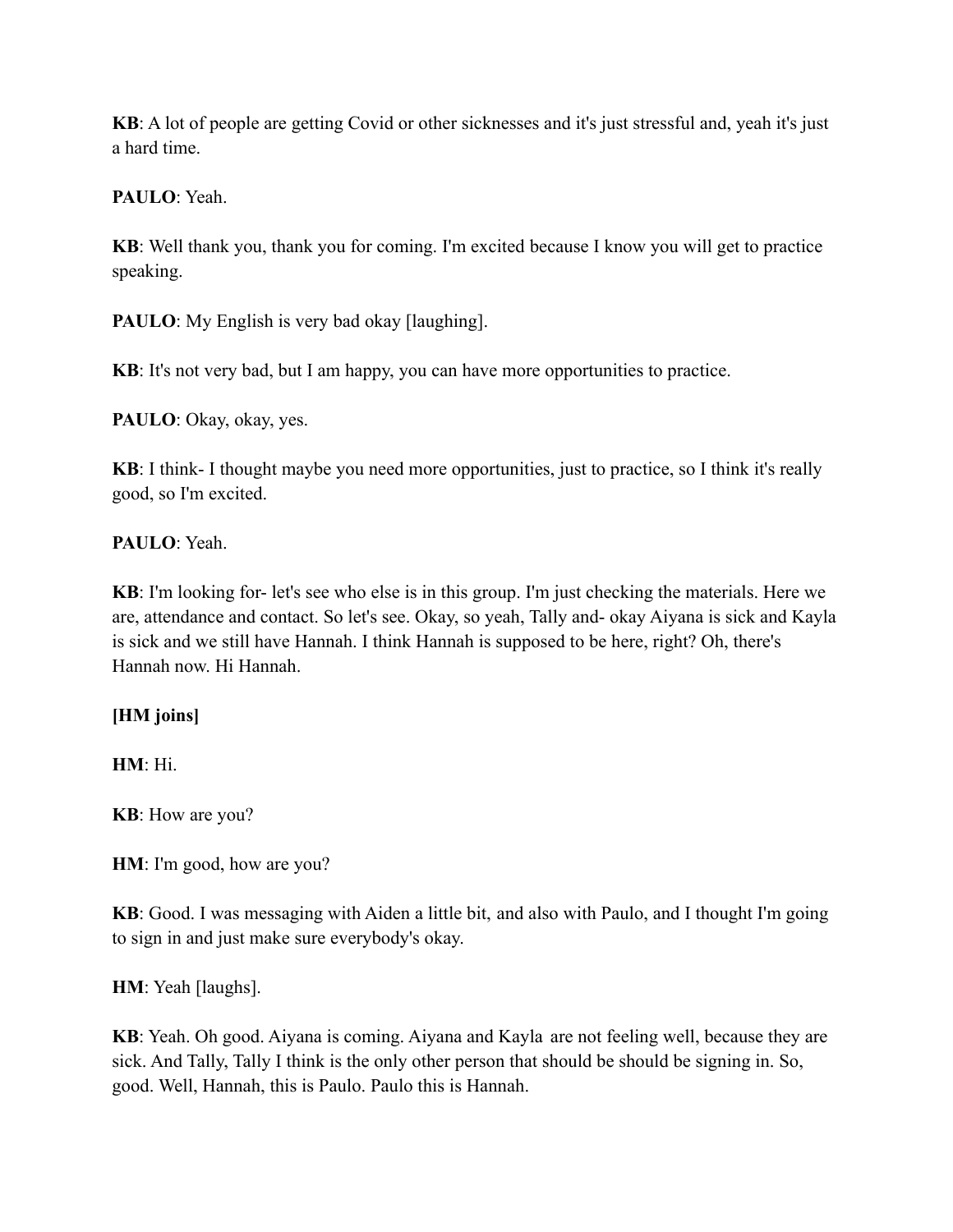**PAULO**: Hi. [Waving] Hello.

**HM**: Hi, It's nice to meet you.

**PAULO**: Nice to meet you too.

**KB**: Well, since you're here Hannah, I'm gonna let you take over as like the backup logistics coordinator and you guys have a great long time a great hour.

**HM**: Sounds fine.

**KB**: And Paolo you will finish at noon, and I will see you in class tomorrow okay. Okay, good luck don't be scared, you're gonna be fine. [Laughs] You will do a good job okay. Okay, alright.

**PAULO**: Alright.

**KB**: I will see you later so take care.

**PAULO**: Bye-bye. [Waving]

**KB**: And Hannah if you need anything just messaged me.

**HM**: Okay, will do for sure.

**KB**: Okay, see you soon, bye.

**HM**: Buh-bye.

**PAULO**: Bye.

**[KB leaves]**

**PAULO**: Hi Hannah.

**HM**: Hi.

**PAULO**: My English Hannah is bad okay [laughs, rubs eyes].

**HM**: No it's not, I can understand you perfectly. [Momentary lag]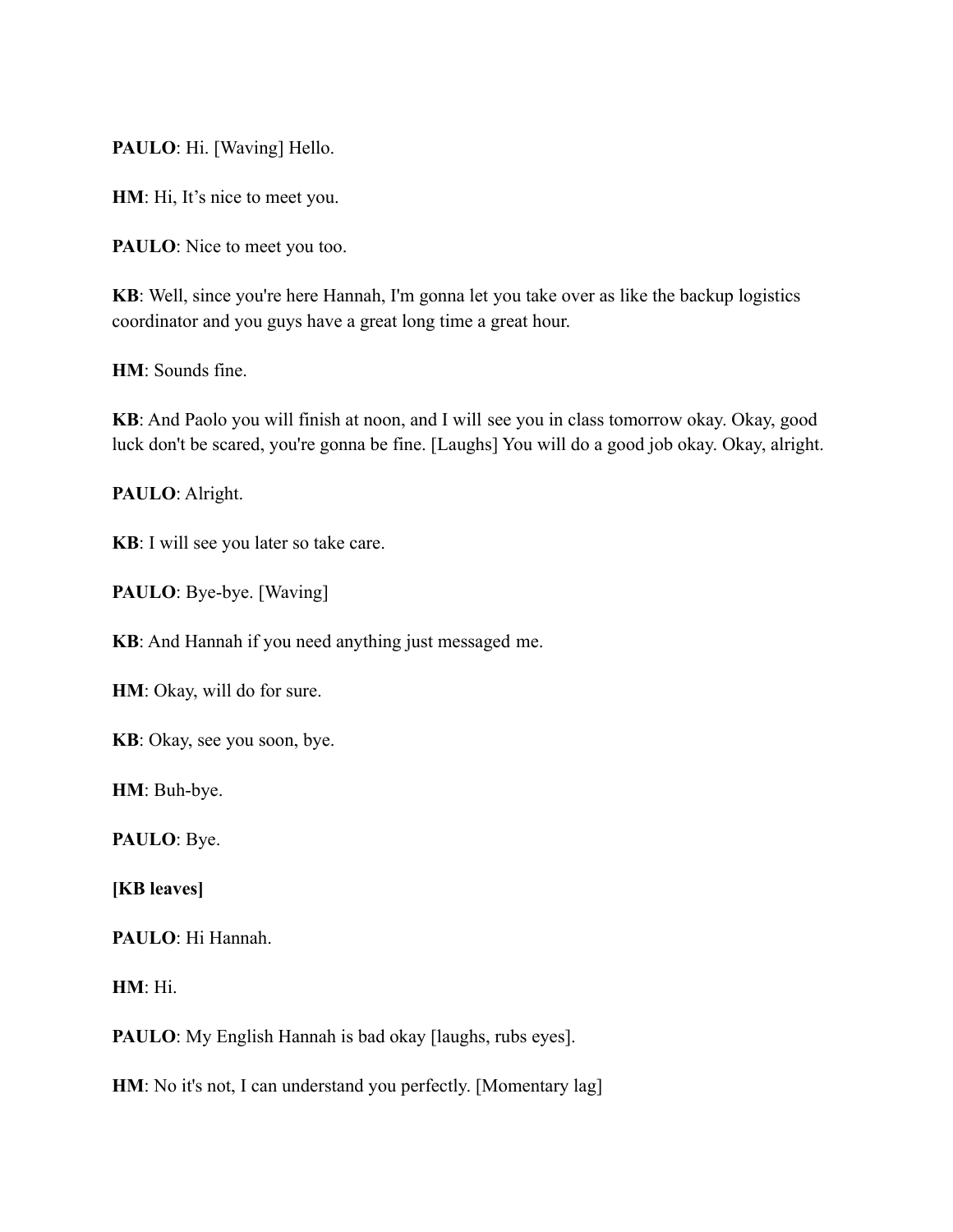**PAULO**: Oh? [Makes scissor motion with fingers]

**HM**: All right, um, well, let's see. [Lag continues]

**AMOD**: Hannah, you're breaking up a little bit.

**HM**: Okay, um, one sec.

**[8:55 - 9:14: Silence]**

**PAULO**: Hannah?

**HM**: [Softly] Okay.

**PAULO**: [Looks into camera, shaking head]

**HM**: Alright, um, let me know if my connection still isn't very good. My wi-fi is not the best. I'm connected to my hotspot so hopefully it'll work out okay.

**PAULO**: Okay.

**HM**: But we'll see.

**PAULO**: [Laughs] No [Unintelligible].

**AMOD**: You sound better.

**HM**: Okay that's good [laughs]. Alright, um, well Paulo, um, can you tell me a little bit, like, about yourself, um like- Oh wait actually, hang on. we actually need to go over the letter of consent, if that's okay with you?

**PAULO**: Oh, well, I-I- [points to ear] I- just moment- I can not hear you.

**HM**: Okay.

**[10:13 - 10:33: Silence]**

**HM**: Alright, can you hear me okay?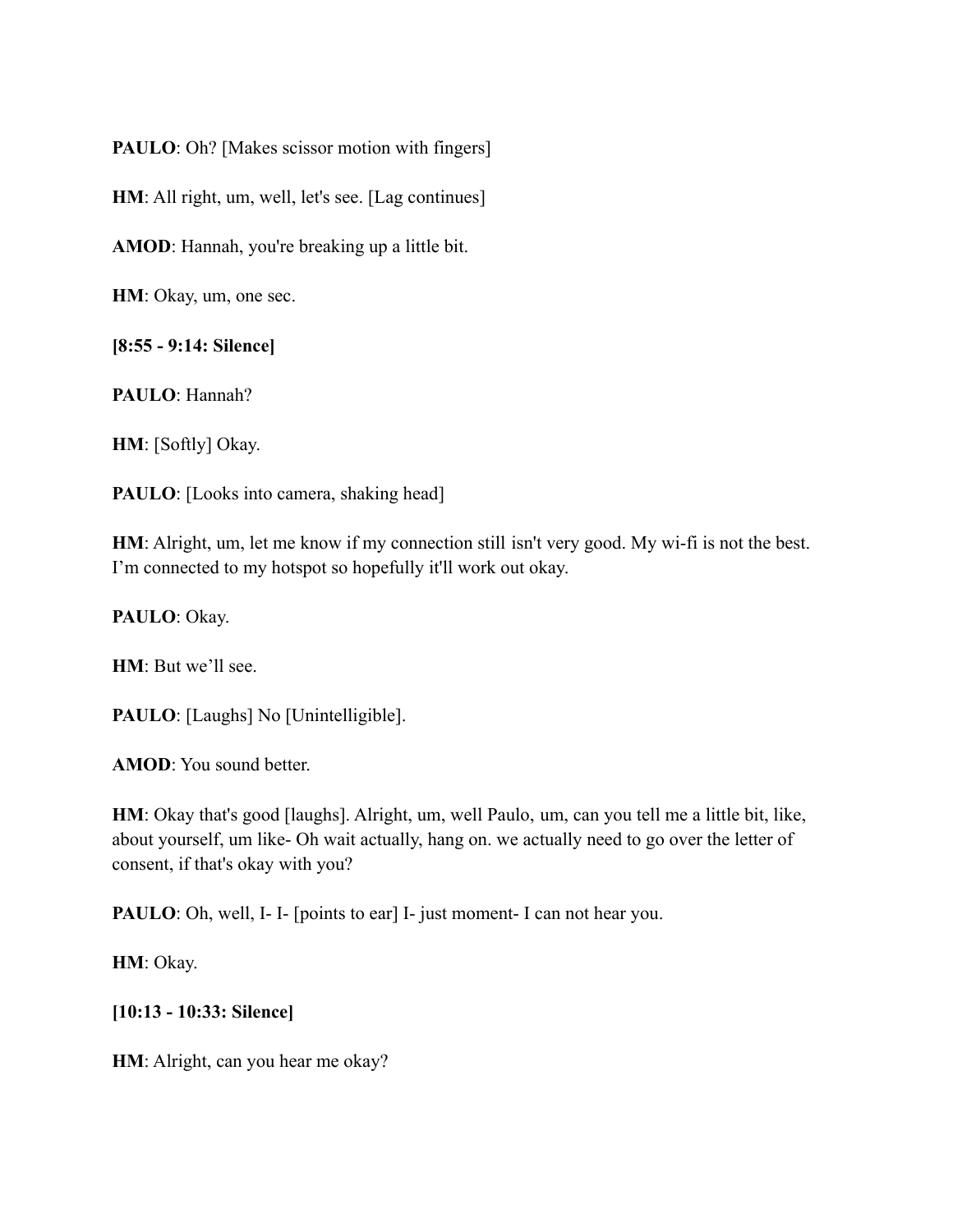**PAULO**: Yes, yes.

**HM**: Okay.

**PAULO**: Okay.

**HM**: Alright, um, so are you okay with being recorded in discussing your culture, in our cultures with each other

**PAULO**: Okay [nodding head]

**HM**: Yes? Okay.

**PAULO**: Yes, that's okay. [Thumbs up, nodding]

**HM**: Okay perfect.

**PAULO**: [Unintelligible] and I speak in the holidays celebrations, is this?

**HM**: Yes, yes.

**PAULO**: [Nodding]

**HM**: Yeah, um, and so I guess before we get into holidays, um, can you tell me, um, a little bit more about like how long you've been in the US in like America or, like, your journey really.

**PAULO**: [Nodding] I- I- I live in- in boulder [points down] [mumbles] with my wife and my daughter and 20 years 20 days [laughs].

**HM**: Okay.

**PAULO**: I- I- I is, um, adaptations. I- I um, but I Paulo Santesso and I Brazil, São Paulo. My 50- 50 years. And today in live in Boulder, in Colorado. My wife is teacher and university.

**HM**: Okay.

**PAULO**: [Starts fidgeting] I- study in English [laughs, rubbing back of neck]. [Speaking in Portuguese, laughs]. But my English is very very bad.

**HM**: No it's not, it's good I promise.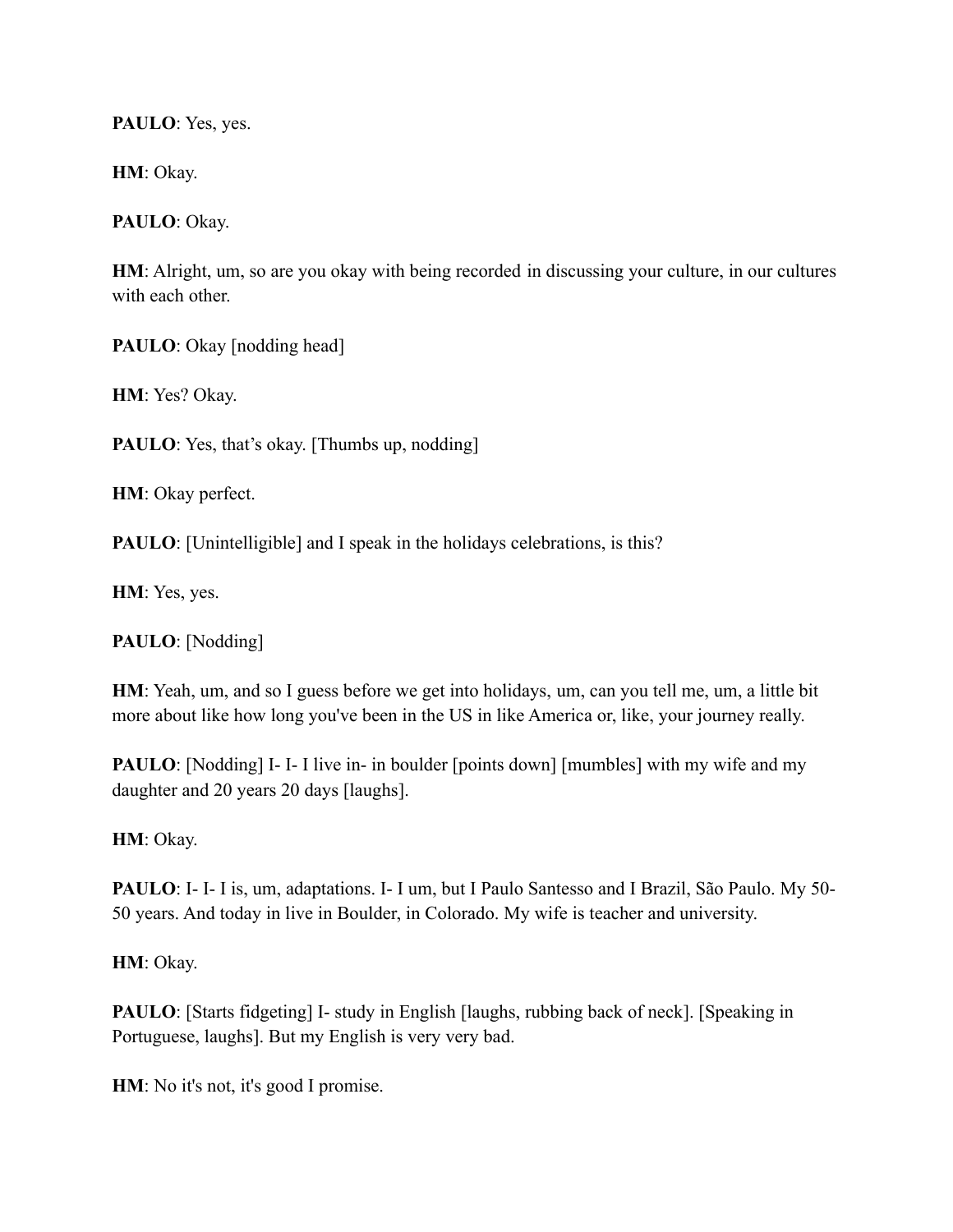**AMOD**: Yeah you're doing incredibly well. We're understanding you pretty, pretty easily.

**HM**: Yeah. Okay, so you said your wife works at the university in boulder?

#### **[13:03 - 13:29: connection issue resulting in silence]**

**PAULO**: -through the connection.

**HM**: Yeah, mine isn't working- going through either.

**PAULO**: Connection establish.

**HM**: Alright um, we'll just do our best with the connections since, you know, we can't do a whole lot about it but.

**PAULO**: [Laughs] That's right. I-I- oof, just a moment. This-

#### **[14:10 - 14:39: Paulo's connection freezes]**

**HM**: You're frozen Paulo, I can't hear you at all.

**PAULO**: -through translation. The- the connections is established. It's locked. No problem.

**HM**: So why did you move to the US? Was it because of your wife, because I know you mentioned that she was teaching?

**PAULO**: Oh sorry.

**HM**: So why did you move to the US?

**PAULO**: I- I- I don't understand.

**HM**: Um, okay.

**PAULO**: Is- is cord. Speaking cord. Speak cords [pointing from mouth to camera then making scissor motion with fingers].

**HM**: Okay, I'll try- I can try typing out in the chat if that would help.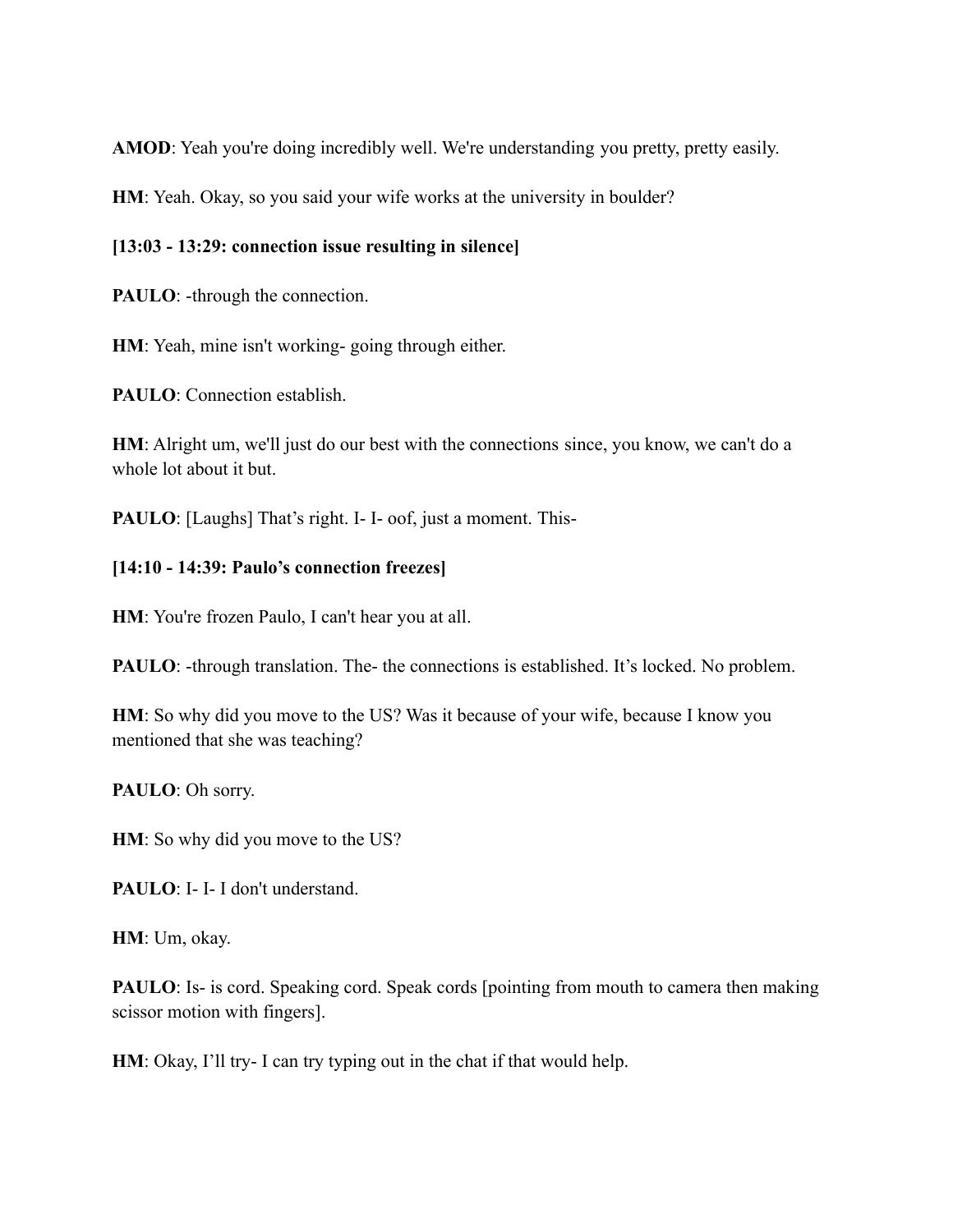### **[16:11 - 16:48: silence]**

*HM chat message: Why did you come to the US? I know you mentioned your wife teaches at the university in Boulder*

**HM**: Can you see that message.

**PAULO**: Message? Just moment. Chat [mumbling]. Oh shit. Okay. Ah, yes. I- My wife is [Unintelligible] for project in the university of Colorado. For the involvement of the [repeating Portuguese word - *pesquisa: research*]. Just moment.

**HM**: Okay.

**PAULO**: [Speaking Portuguese - *pesquisa de: research of*] [Unintelligible].

**HM**: Okay.

**PAULO**: Yeah for the one, one- ones years... I- I accompany the one years for a student in English, and development in culture American in the workers, yeah. But, just moments as [struggling for the right word] the permissions worked. [Continues struggling] Oh my god [throws hands up, laughing]. This is [Unintelligible]. [Laughs] Nervous.

**HM**: You're doing great.

**PAULO**: The permission worked for permissions worked this today. Now.

**HM**: Yeah, where do you work?

**PAULO**: What?

**HM**: Where do you work?

**PAULO**: I- I- I- don't know. No, no [speaking Portuguese]. I don't, I don't.

**HM**: Okay.

**PAULO**: [Laughing] It's very difficult, the expressions. Listen, talk. Oh my god [throws up hands]. [Points to head, looking up] Go [laughs]. 20 years in U- USA, but I try and make communications.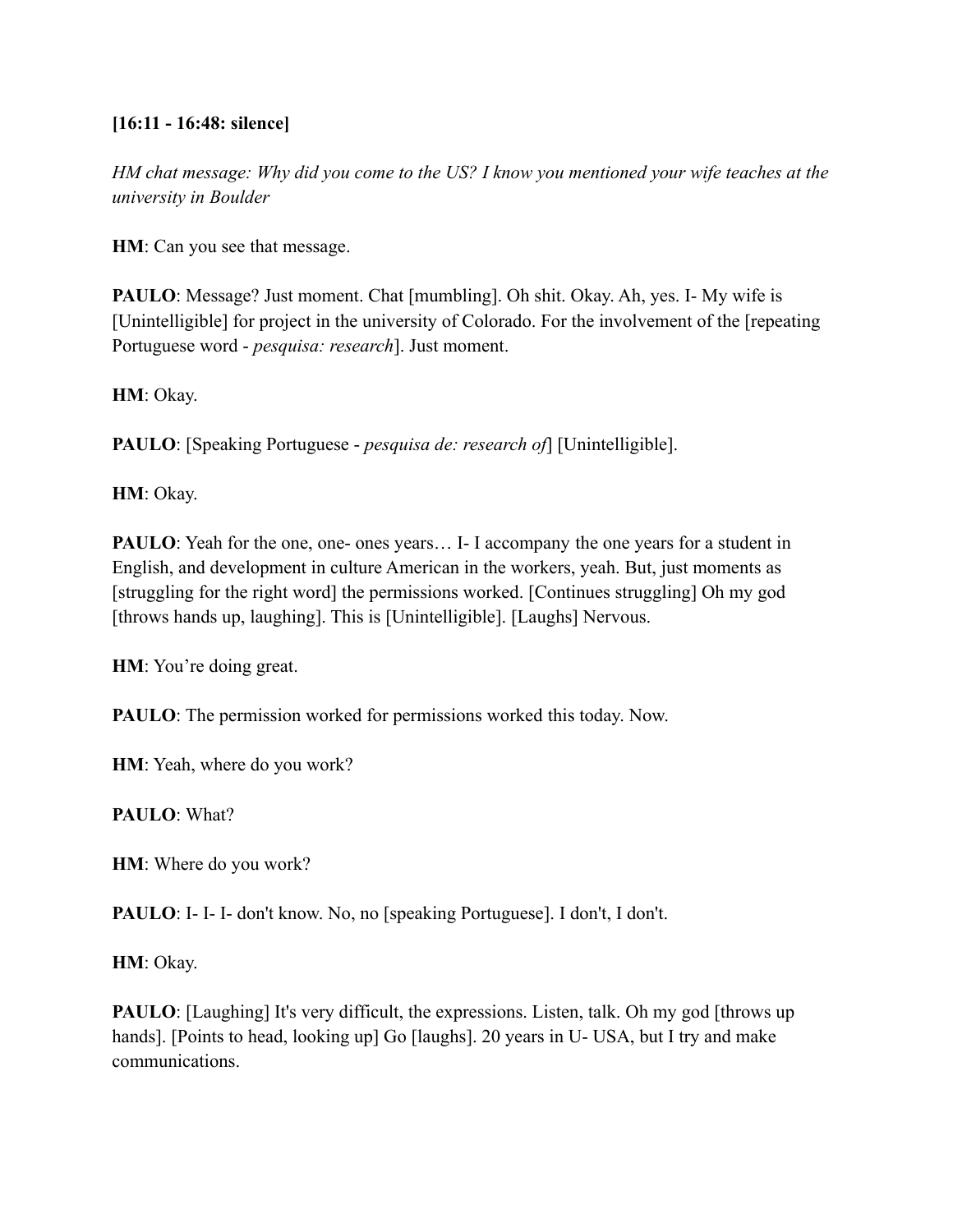**HM**: You're doing great, I can understand you don't worry... So, is that the hardest part about being in the US is like, the language barrier?

PAULO: Ah, speaking slowly, please.

**HM**: Is that the hardest part about being in the US, the language.

**PAULO**: Oh my god this [mumbling]. Sorry I-I-I-I understand this [pretend typing, laughing]

**HM**: You're okay

**[20:38 - 21:02: silence]**

*HM chat message: Is the language the hardest part of being in the US?*

**PAULO**: Yes, is very difficult, but in Brazil, I don't study English. I don't- no necessary, English

**HM**: Yeah.

**PAULO**: In here, is very necessary [laughs]. But I tried study.

**HM**: And what would you say is the easiest part, if that's the hardest?

*AMOD chat message: You are doing amazing for a beginner!*

**PAULO**: [Reading/ mumbling "You are doing amazing"] Oh. The messaging. Oh, thanks. [Reading "You are doing amazing for a beginner"] Oh thanks, [sarcastically] thanks [laughs].

**HM**: Is learning English your only educational goal, while you're here, or are you wanting to learn or study something else too.

**PAULO**: Education is English. Is more easy in here.

**HM**: Sorry, what was that.

PAULO: Oh. [Fidgeting] I don't, I don't, I don't. I don't understand, please.

**HM**: Okay, I can type it.

**PAULO**: Yes, yes.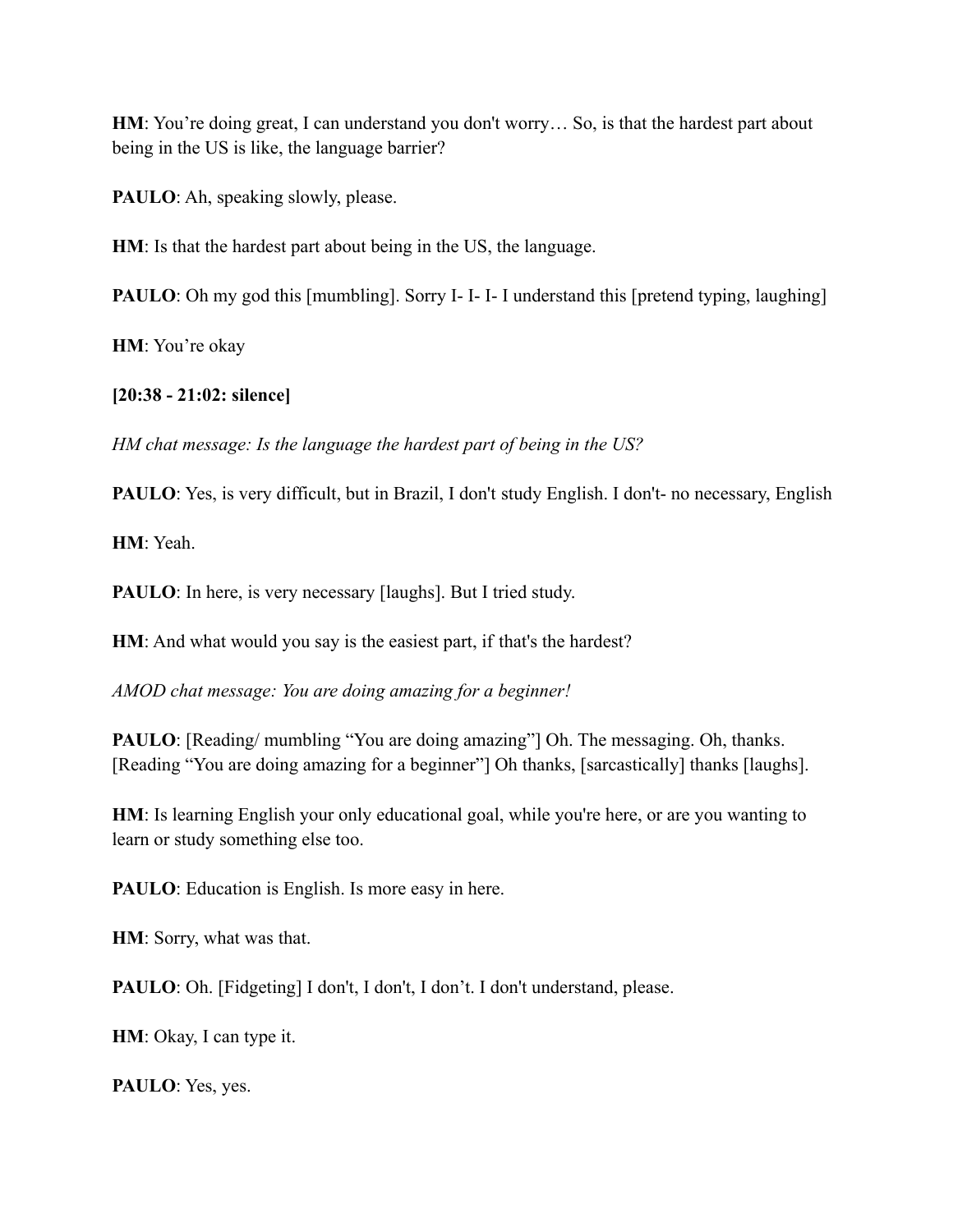### **[22:51 - 23:23: Silence]**

*HM chat message: Do you plan to study or learn anything else while you're here?*

**PAULO**: [Reading/ mumbling "anything else while you're here"] Oh yes, yes I don't see plan in the student English, in the student, in the [thinking of word, snapping] a professions my [Unintelligible] and I am- I am an administrator. Manage administration.

**HM**: Okay.

**PAULO**: Okay.

**HM**: That's really cool. How'd you get started doing that?

**PAULO**: What? Sorry [laughs].

**HM**: No, you're okay.

**PAULO**: Oh my god, my- [Unintelligible] [points at ear, gives thumbs down] very- very bad.

**HM**: You're okay. So how did you get started in-you said it was administration?

**PAULO**: Yes.

**HM**: So are you taking classes with that or?

**PAULO**: No, no, no, no classes now.

**HM**: Okay, yeah. [Softly] Let me see here.

**PAULO**: I think, I think [struggling] where work. Where work... This is- is me a professor. A profession. More. This is- just moments I- [Unintelligible] English [speaking Portuguese]. I- I- I need the work [laughs]. Practice English.

**HM**: Well you're doing a really good job with it.

**PAULO**: Yes.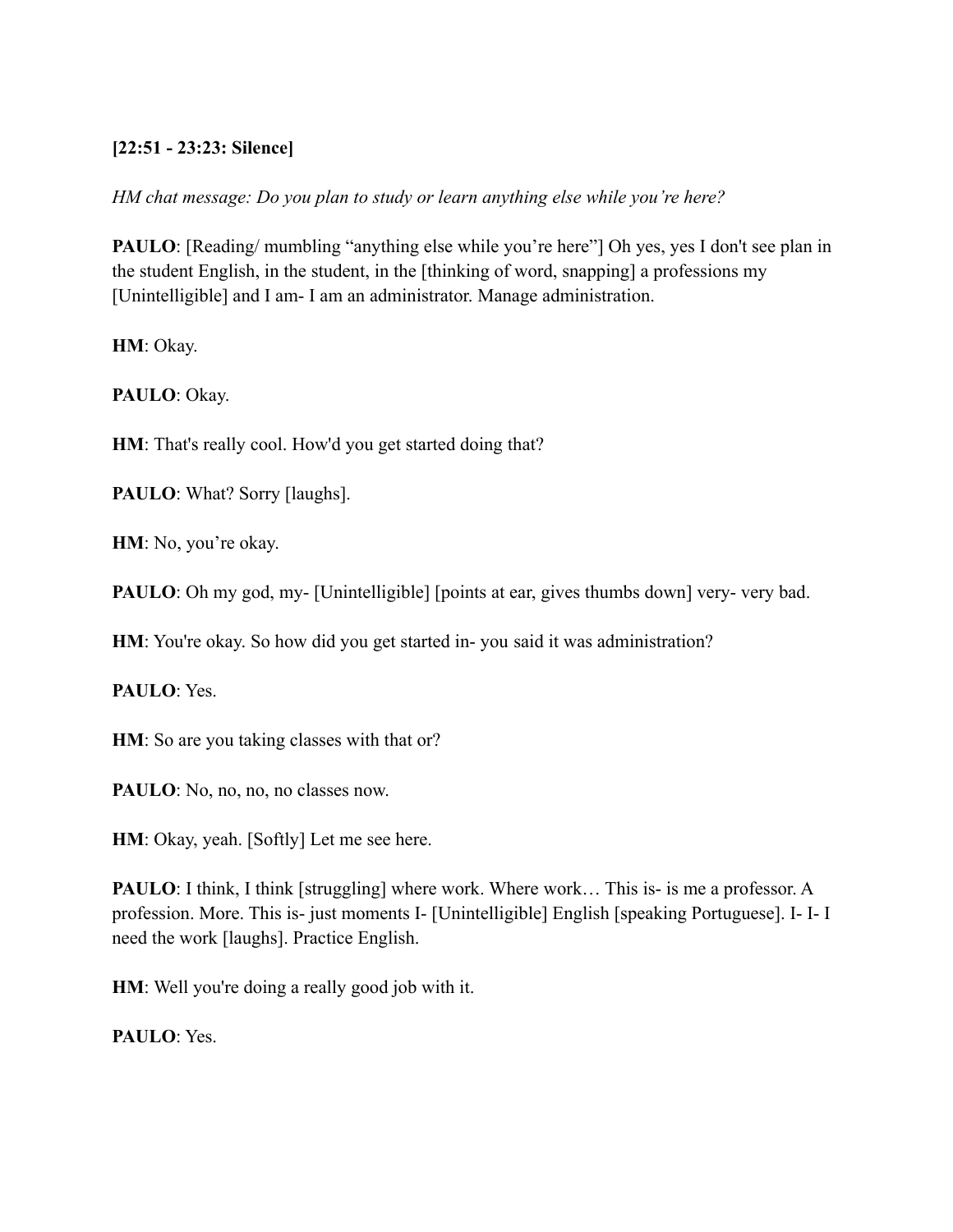**HM**: Alright um, can you tell me a little bit about holidays you celebrate in Brazil or which ones you still celebrate while you're here in the US.

**PAULO**: In Brazil. [Holds up filled notebook page] I- I studied. Studied the questions [laughs].

## **HM**: [Laughs]

**PAULO**: [Mumbling] But I- first of questions, holidays or celebrations in your country of origin. Your favorite, right?

## **HM**: Yeah

**PAULO**: In Brazil, um, several holiday, 12 holiday national [shakes head]. [Thumbs down, laughs] Workers [gestures around with hands]. Many holiday. But my holiday favorite, um, Christmas. Christmas.

## **HM**: Mine too.

**PAULO**: For Christmas and union families, the- this is goods [thumbs up]. But, two questions, okay?

## **HM**: Okay.

**PAULO**: [Reading] I- why you like this holiday? [Unintelligible] for celebrations of the birth of Jesus, but also its meaning and family celebrations and fraternization [interlocking fingers, speaking Portuguese - *confraternização: fraternization*]. I think this. [Reading] What kind of activities does the people- [rubbing back of neck]. Many activities dinner. Dinner with family and lots with foods, drinks, gifts. Through gifts [pointing back and forth between the camera and himself], appreciation [hugging himself], celebrations [pumping hands in air]. It's very good. [Reading] But, um- What the foods people eat for this holiday? Um, the foods, foods [scratches back of head]. It's vary foods. Various- various types foods. Several types foods we eat. Turkey, cod, rice and nuts, farofa, salpicão. Does this- traditional foods in Brazil. Alright. Diverse salads, tropical fruits, various tropical fruits. Lots of desserts is in the [Unintelligible], pave, mousse, coconut manjar, uh, [shrugs shoulders] I don't know. French toast. Panettone, [speaking Italian - *Intaliano, va bene, riccosa: Italian, okay, rich*]. Panettone is very good. [Laughs] Delicious. I like very Panettone. But, there are five questions, okay? [Thumbs up].

**HM**: Okay.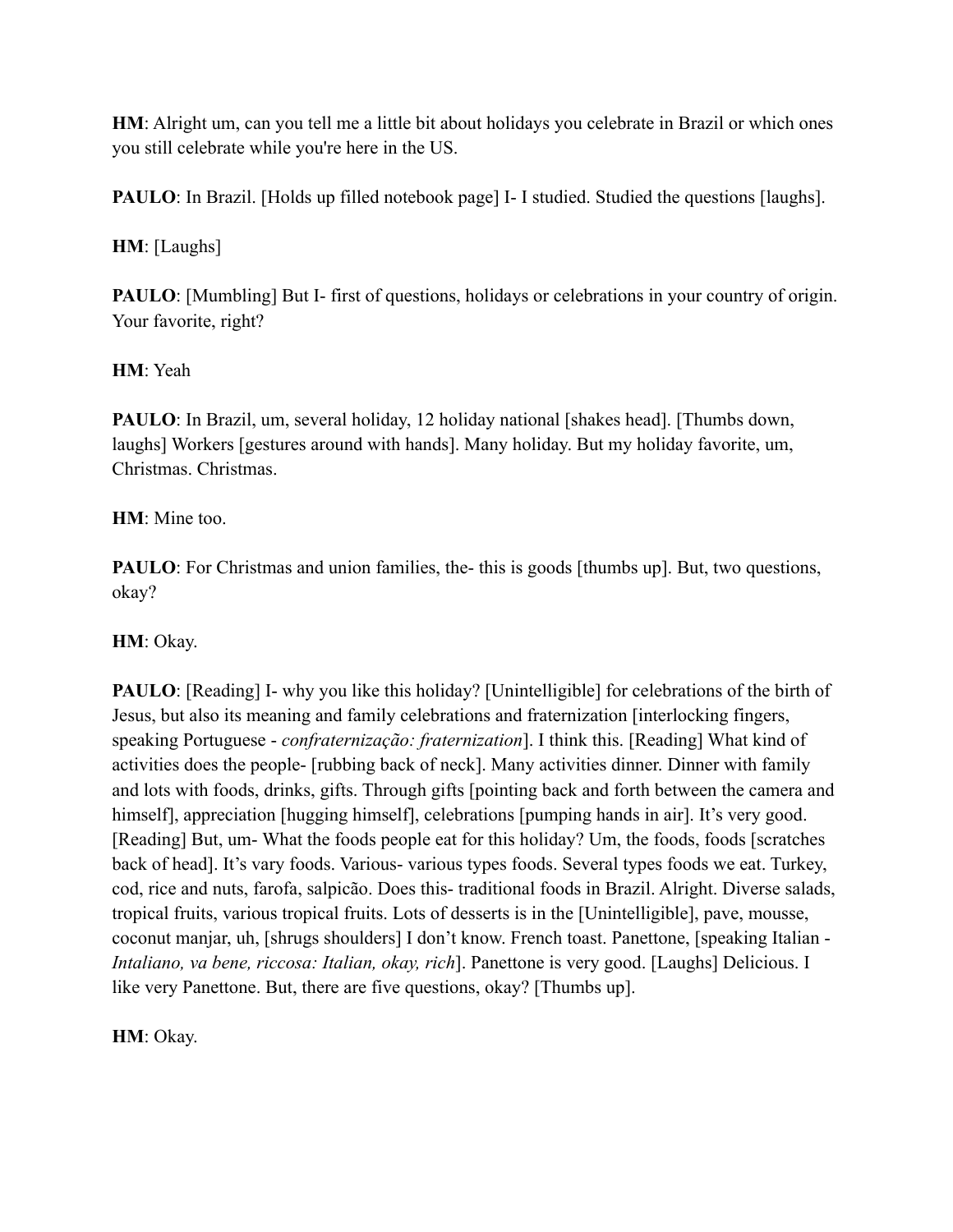**PAULO**: [Reading] There any kinds of special clothes for this? Oh, we don't, we don't have clothing [Unintelligible] for this celebrations. And my- my [points at head] just thought, thought, thought and- [arms out] peace, love, congratulations [mispronounced], the family, the friends, the peoples. This is my- this is more important for me. No celebrations is the [mumbling, speaking Portugese] birth- birth of Jesus. Nothing major, birth of Jesus just no. No, just- more the celebrations, the family, the [hugs self] friends [laughs]... Another? [Reading] What else would you like to tell us about this holidays/ celebration, such as meaning of origins? Made, picture of the Jesus, fraternization. What, uh- oh my god. Oh, I like Christmas because not all because the birth of Jesus. Because- because [struggling to pronounce word] congratulations, alright. Rareand rare, I can find my there distant family. Members, my there distant family members that don't I see [points to eye]. I see a long times, and rare we meet and fraternize. I have a lot of fun with all the stories and the past of stories, and the- and the present stories. It's- it's big- big party. Big party family. I- okay, do you- do you understand? You understand [points from mouth to camera, laughing].

**HM**: Yeah, I can understand you perfectly, yeah.

**PAULO**: Oh, thank you. This difficult [laughs].

**AMOD**: You're doing great. Don't forget that you don't have to speak quickly, you can slow down and really think things through if you need to.

**PAULO**: Oh? Oh, what?

**AMOD**: You can take your time.

PAULO: You can take your time. "Take"? I don't remember "take". Just a moment.

**HM**: Okay.

**PAULO**: Oh my god is- is. My connections is very bad [shakes hand side to side], near to me.

**HM**: That's okay.

**PAULO**: Ah, Ah. You can take your time. [Speaking Portuguese]. Ah, that's okay. No, no [repeating previous Portuguese]. No- no taking, no taking, no take our time [laughs]. Is- is- is very- The communication [mumbling], this communications is very fast. But- but no- no- no fluence. No fluency. Just fun.

**HM**: Well-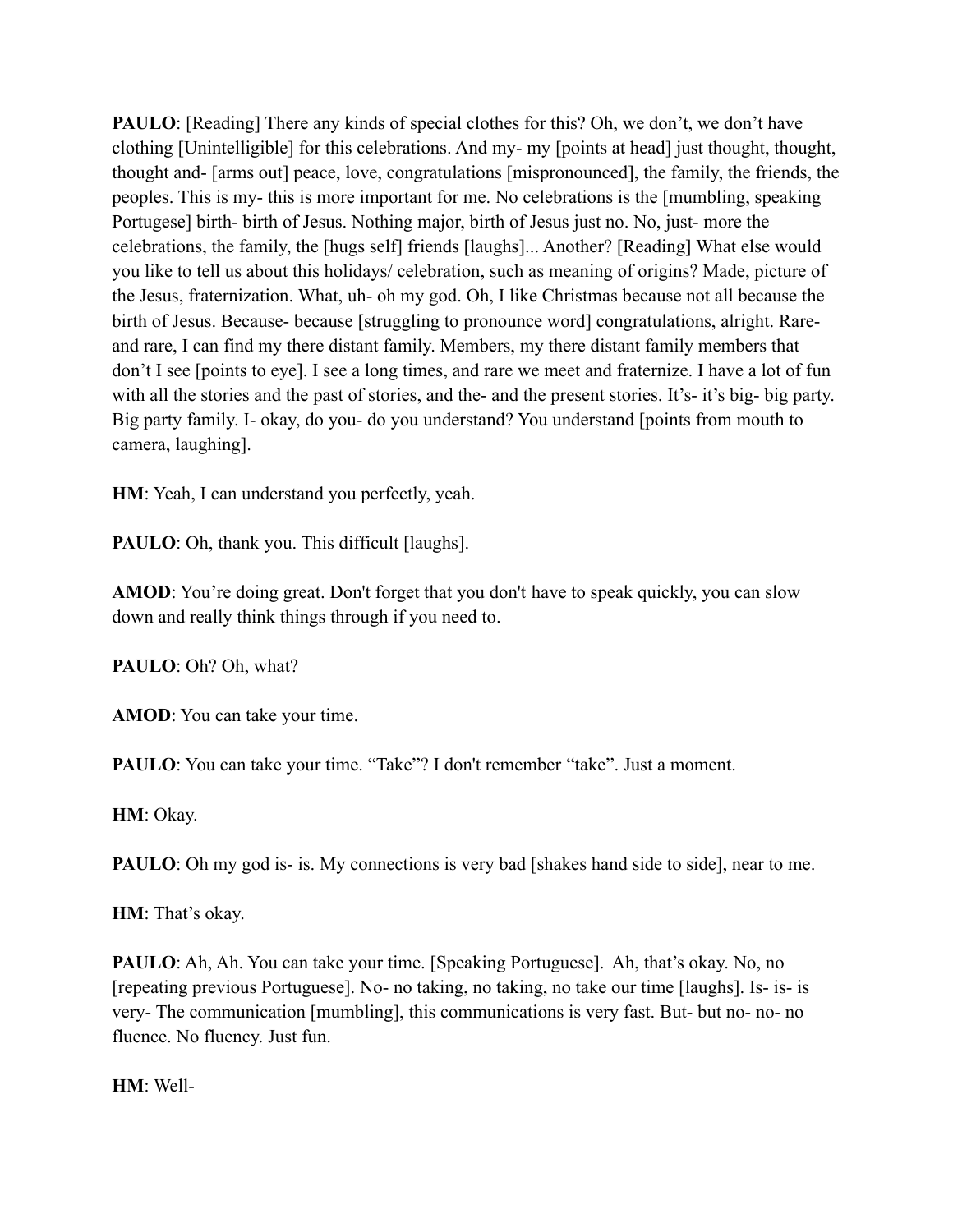**PAULO**: I- that's okay. Fun, for very fast. Just- just- just one question. The other days, in this Program. Other [Unintelligible], others- oh my gods. [Mumbling]. Other days, another subjects?

**HM**: Yeah, there are other subjects for the other days, um, but yeah.

**PAULO**: I- I- I- I participate

**HM**: Yeah.

**PAULO**: Yeah, that's okay.

**HM**: Okay

**PAULO**: Okay. But, and that [laughs, shrugging shoulders].

**HM**: Well, it sounds like our holidays are very similar, at least for Christmas. That's also my favorite holiday. And we also have, like, Turkey, and we get together with our family and our friends and we do gift exchanges, um, and we celebrate the birth of Jesus, just like you, and I think that's really cool.

**PAULO**: Yeah, very cool.

**HM**: Yeah.

**PAULO**: Okay.

**HM**: Yeah… Is there a holiday that only Brazil has that America doesn't have?

**PAULO**: Holiday is in Brazil, is, was USA.

**HM**: Yeah, um, so are there some holidays that you have in Brazil, that we don't have in the US?

**PAULO**: Is different, is different. In Brazil, because in the tropical climate. Many peoples in celebrations in beach, in- in- in the- the mountains. Is- is- is different [rocks hand side to side], is different. In the USA, I think more, celebration in the- in the Jesus. In Brazil more- [throwing hands out] fun, more party, more party [laughs]. Yes. Is good, good, very good. The peoples is happy, the peoples is congratulation [mispronounced]. Then the peoples, the family, the more, and no sees and many times. Is different, I think, I think. But [shugs], this is [laughs]. I- I- I pretender, I pretender. In three months, speak more [thumbs up], speak best more [laughs]. I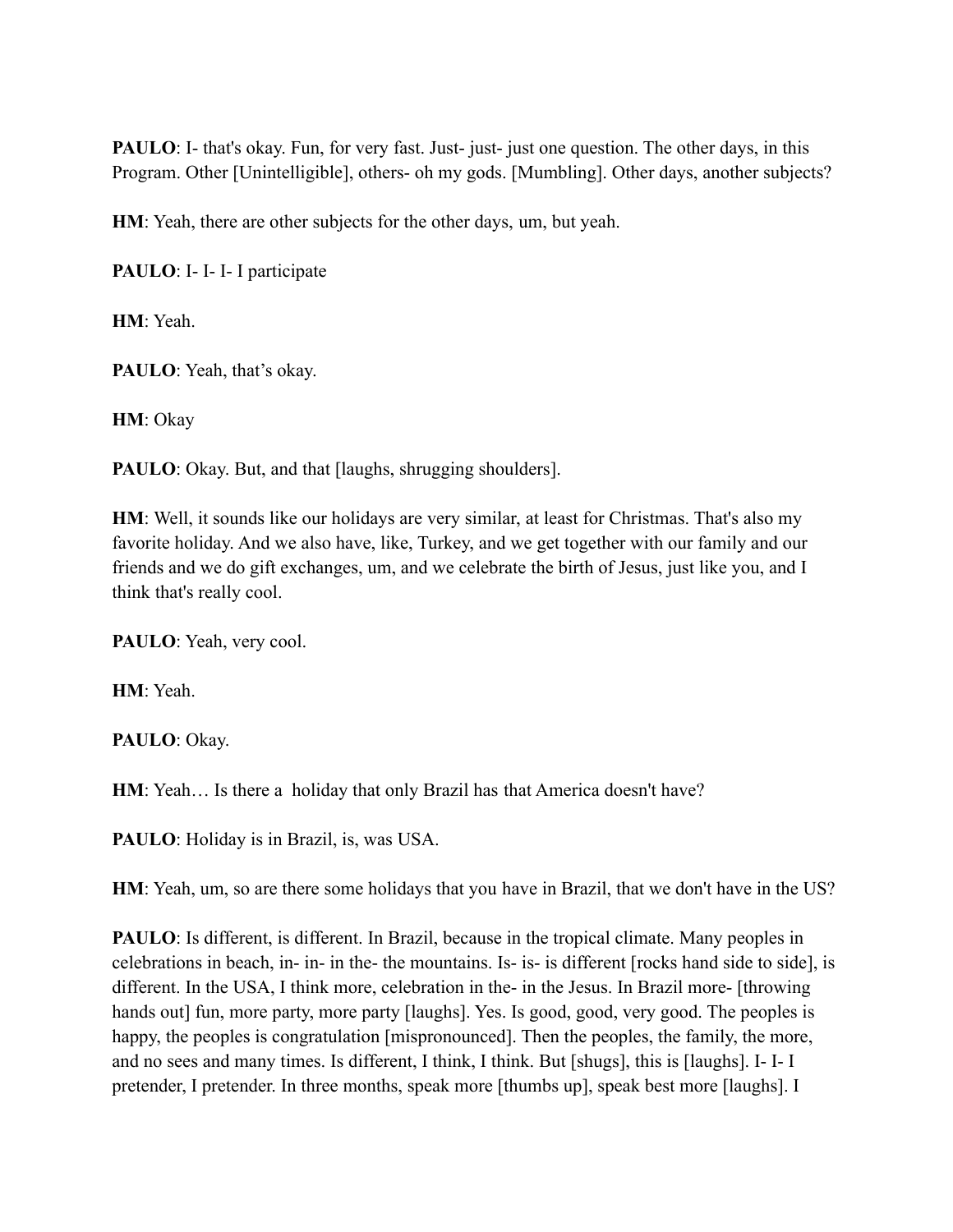should, I should [holds up book titled Confidence and Connections]. [Speaking more strained] I should, I should, I should. [Mumbling Portuguese]. I'm going to practice more. [Puts hands together and bows] Promise.

HM: You're okay, we can understand you're just fine, don't worry.

**PAULO**: Oh my gods.

**AMOD**: Practice is what we're here for.

PAULO: What. I don't understand. Speak please.

**AMOD**: We're here to help you practice.

**PAULO**: Ah, yes. But, [mumbles]. In Brazil, there's this 12 holidays. I- I think no- no necessary. But I- in holidays, in national holidays, holidays in the states, holidays in the city, many holidays. I think, [mumbling, speaking in Portuguese]. I thinking, I also work more. Study more. But this involvement in the country [nodding head].

## **[TE joins]**

**PAULO**: Tally [waves].

**TE**: Hello.

**PAULO**: Hello, Hello. [Fake crying] I cry, I don't speak English [laughs].

**TE**: I can't get it, I can't get it [laughs]. Yes, Hello. My alarms are very unreliable, I'm so sorry.

**PAULO**: So sorry me.

**TE**: Hello it's very nice to meet you I'm glad that you're actually participating with us.

**PAULO**: No, thank you very nice.

**HM**: Well, we were just talking about holidays, um, so Tally what's your favorite holiday and dowant to tell us something about it.

**TE**: Um, my favorite holiday is Christmas.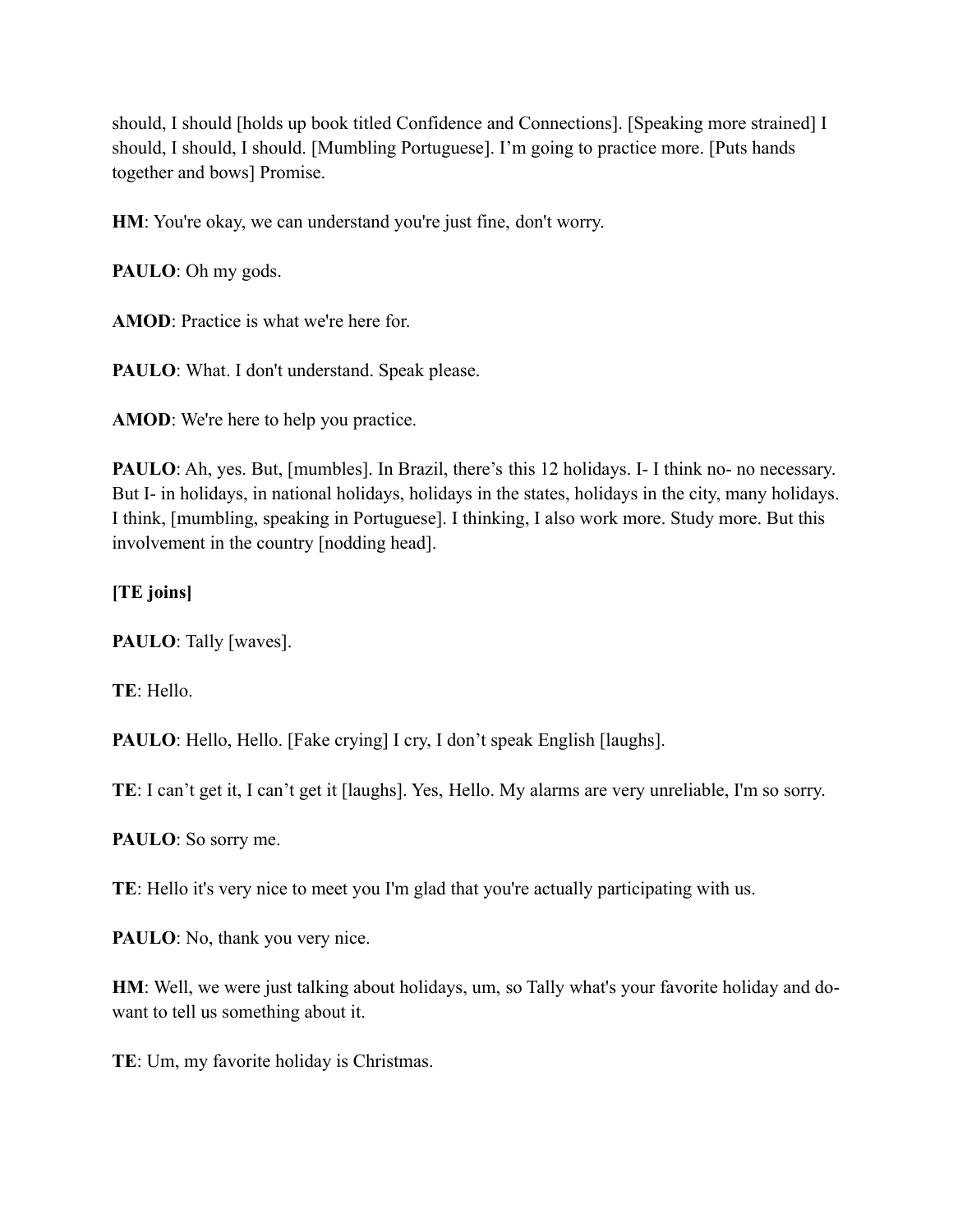#### **PAULO**: Ah, Christmas.

**TE**: Mm-hmm, um, the main reason is my mom. She puts up I think like, five trees. So, there's a lot of Christmas, like, around me so that one has always been my favorite. I don't know what else- I mean that and, I love the snow here too. That's a big part of it.

**HM**: Sure, I also really love the snow with Christmas. I like being able to wear sweaters and stay home, sit by the fire, and, like, watch Christmas movies, and just stay cozy [laughs].

PAULO: [Laughs] Good, good.

**TE**: So, what is your favorite holiday, Paulo?

**PAULO**: What?

**TE**: What is your favorite holiday?

**PAULO**: Um, my- yours- yours- translations, please [laughs].

**TE**: I understand. Um-

**PAULO**: The- the chat.

**TE**: Does the chat help?

**PAULO**: Yeah.

**TE**: Absolutely, okay. Let me see. Okay.

#### **[44:20 - 44:42: Silence]**

**TE**: Is it okay if I send the chat in English?

**PAULO**: Yes, it does okay, in English.

**TE**: Perfect. Okay, it should have sent.

**PAULO**: [Reading] What are favorite holiday? Do you agree with- agree with Christmas? [Mumbling Portuguese, struggling].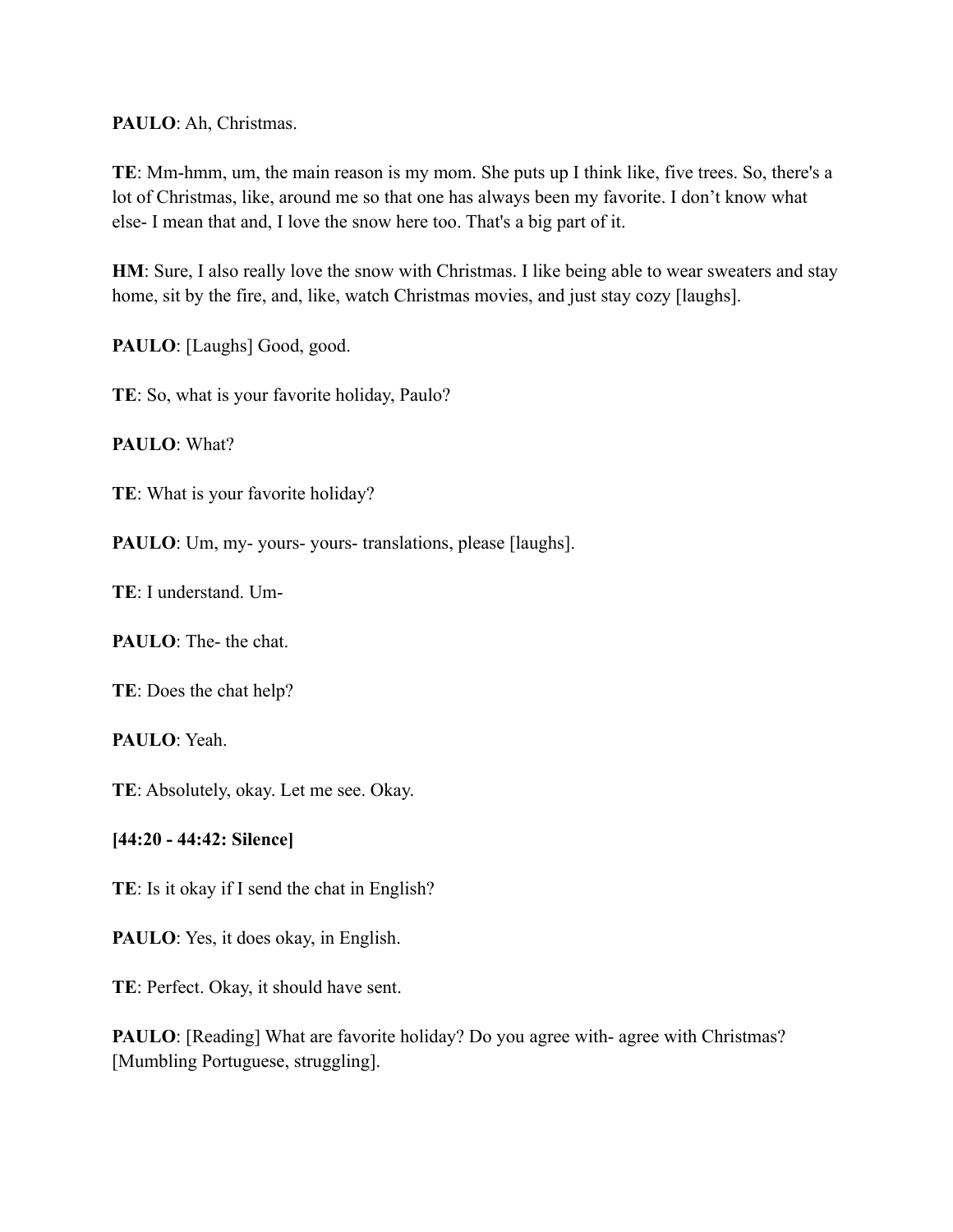**TE**: So-

**PAULO**: Well, it is, [looking up] my favorite [speaking Portuguese]. Ah, it is the Christmas. Isis very, very favorite. The childrens, but the union and the parents, the- the- the children's parents for the fun and party.

**TE**: Yeah.

**PAULO**: Is very, very, emotions. Very decorations, alright. There's this- There's this phases, and the- the children.

**TE**: Yeah.

**PAULO**: Yeah.

**TE**: That makes sense, yeah. It's a- it's a big- when you're a kid, when your children, it's so much more fun.

PAULO: Ah, yes. Very, very good.

**TE**: Okay, that was the main question that I had to catch up, so I don't know where you're at Hannah.

**HM**: Yeah, we just went through the questions on the slide. Paulo told us a little bit about himself. So yeah, Paolo do you have any questions for us?

**PAULO**: Uh, no, no, no questions, no questions [laughs]. This- this is clear this, this response.

**TE**: Mm-hmm, ah, I'm trying to think.

**PAULO**: Yes, but this, I think [mumbling, rubbing mouth]. So sorry.

**TE**: No, you're okay. We're, we're the ones at, like, an advantage here. Or like we're- It's easier for us, since we know English. You know, like, we- we don't have as many questions, because this is what we know, you know. So, you're doing really well with like, getting your point across.

#### **[47:44 - 48:08: connection issue resulting in silence]**

**TE**: There we go.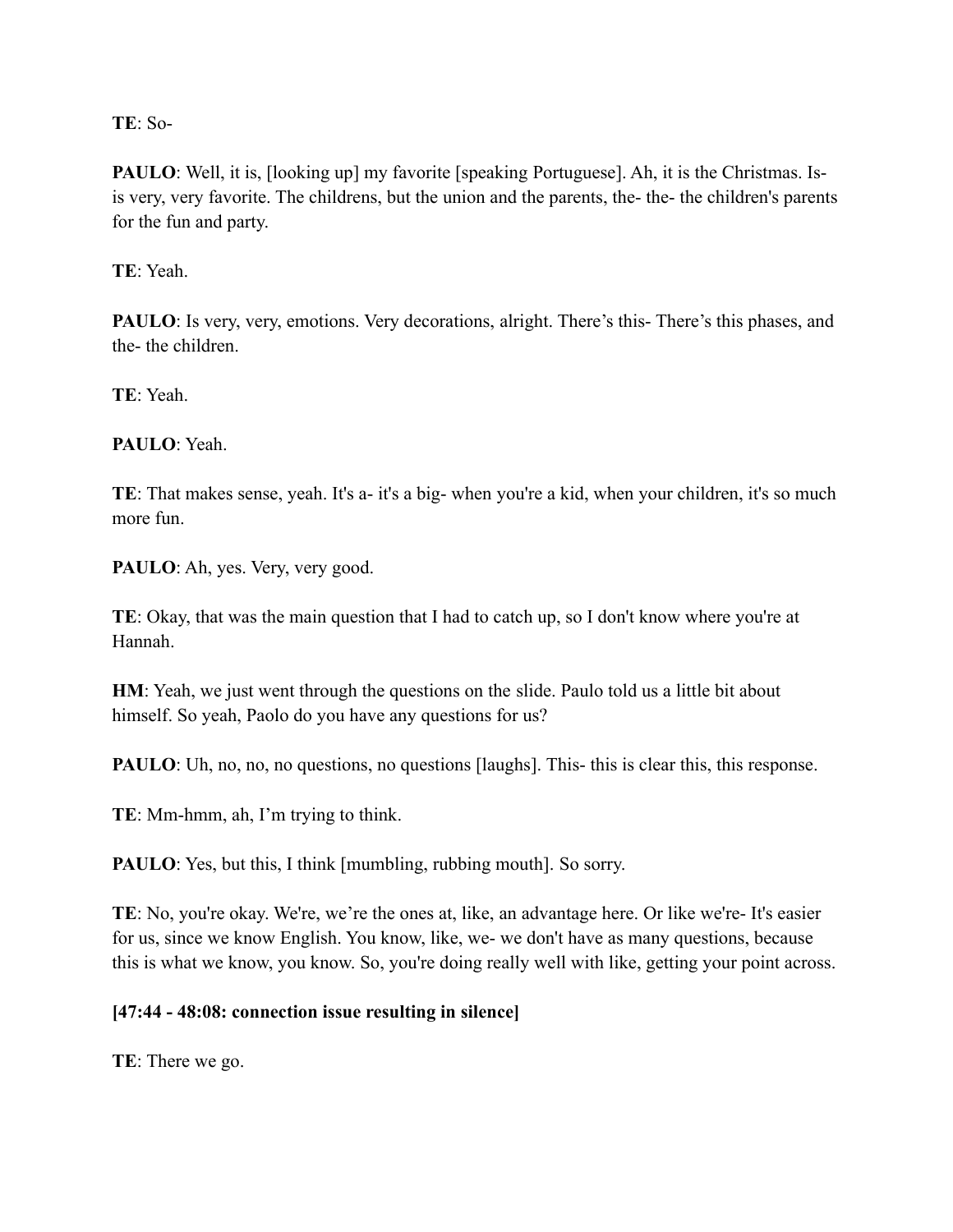**PAULO**: My internet, no- no good today.

**TE**: [Laughs] That's okay. Mine is- mine is bad too.

PAULO: Your- your- Tally, your country is USA?

**TE**: Mm-hmm [nodding].

**PAULO**: Ah, yes. Hannah?

**HM**: Yep, USA. I'm from Greeley, um, so yeah. Just like an hour and a half to two hours from Boulder.

TE: Is that where you're at Paulo, are you in Boulder, Colorado?

**PAULO**: Yeah, yeah, I live in Boulder Colorado. It's a very beautiful city, I like it is walking [using fingers to show walking] the mountain. This is snow, no, Brazil. Is no- [hugs himself, mimicking being cold].

**TE**: No cold.

**PAULO**: But adaptations now. Is- is- is very different [speaking Portuguese - *atividades: activities*]- activities- [speaking Portuguese - atividades: activities] need snow.

**TE**: Mm-hmm.

**PAULO**: Very like. My- my doctors I love [laughs]. I love this [gesturing in a circle, speaking Portuguese - *boneco: puppet*]. [Repeating Portuguese word - *boneco: puppet*] snow. Just- just a moment.

**TE**: You're all good.

**PAULO**: Puppet! Puppet of snow [laughs]. I like, very like. [Acting as a child] Ah, father, father! Come on puppet snow! I froze, it's snow [miming being cold]. [Acting as a child again] No papa, come out!

**TE**: I love it.

**PAULO**: That's okay, that's okay. Very good, very good.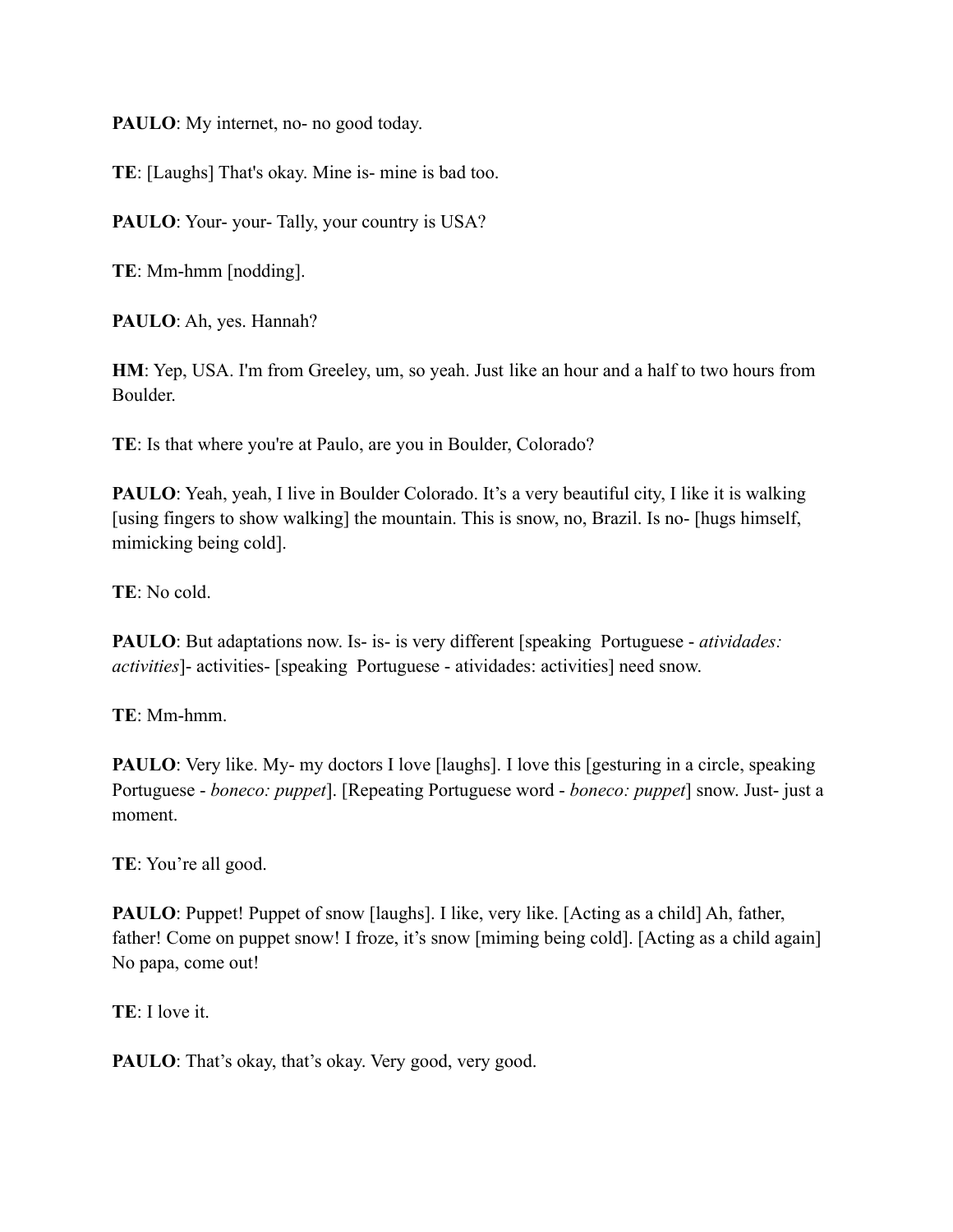**TE**: Snow is definitely something that takes time to get actually used to. So you- do you have have kids? Children?

**PAULO**: One- one children. My- my daughter 10 years.

**TE**: Cool.

**PAULO**: I studying the creek sides in Boulder. And- and I love it. I love it in- in USA. I love the study, I love the class.

**TE**: I'm so glad.

**PAULO**: Is this opportunity? Opportunity? Yeah, yeah…For- for- for children.

**TE**: Yeah.

**PAULO**: It's very good, very good. This involvement, the children's is very good.

**TE**: I'm so glad.

PAULO: But I- my- I- no, no [laughs].

**TE**: Yeah, you're- you're- you're not in our school.

**PAULO**: Maybe I would- I would mend is my difficult. Is my difficult and study other language… My children's is very easy. Oh, easy, oh come on.

**TE**: Like they're learning it but they're younger.

**PAULO**: Father, no speak this here. No speak. Speak this. Oh, okay, okay [laughs].

**TE**: You're like, I don't- I don't know that one yet. I can't speak this one to you guys.

**PAULO**: Yes [laughs].

**TE**: Glad that she likes it here and then she can, like, get to experience Colorado. I loved growing up in Colorado. I was here my whole life too, so I had snow my whole life and I loved it. It's so fun, it's much more fun.

**PAULO**: Yeah, yes. It's very good, very fun. I- I- I going- I go- I going skiing.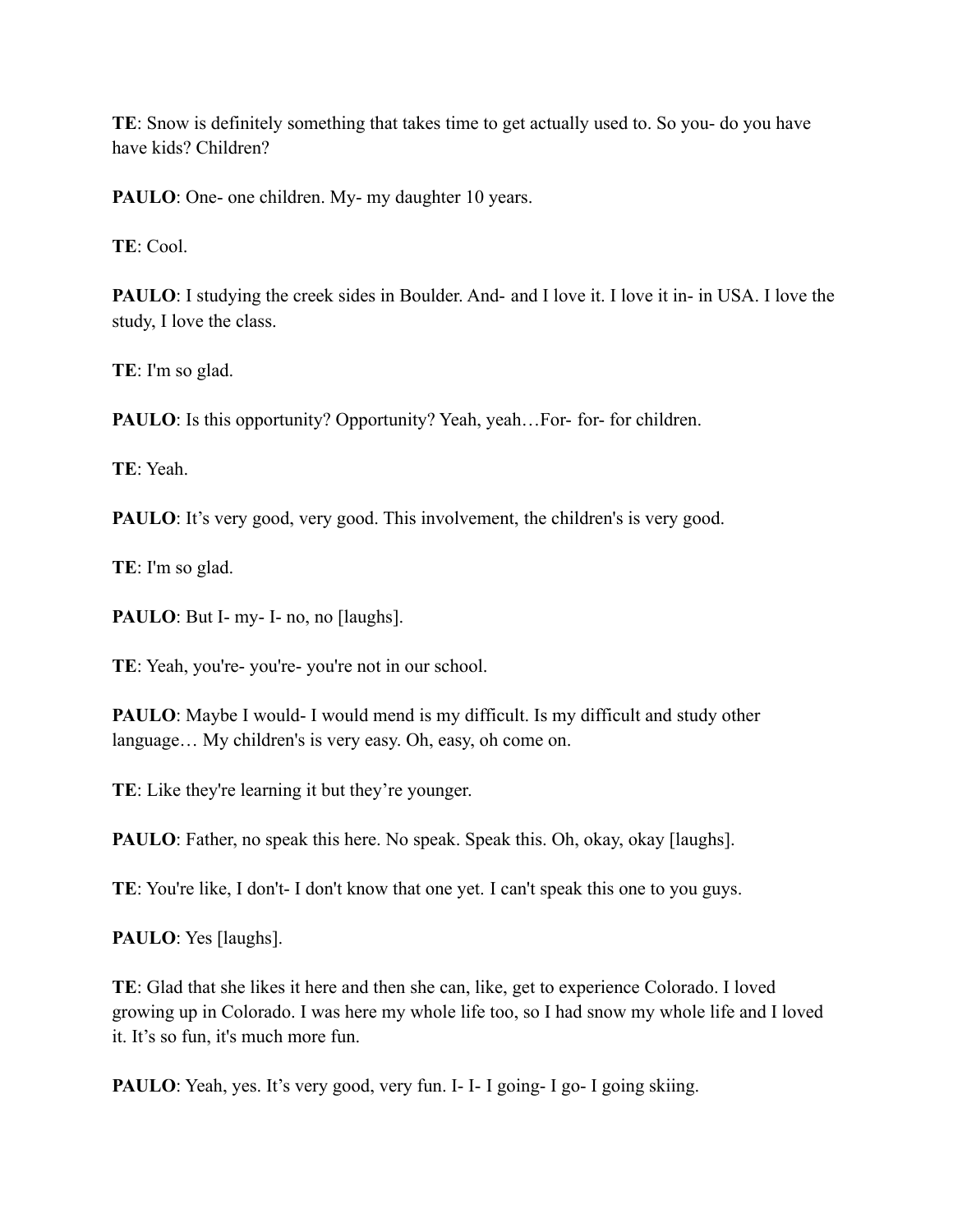**TE**: Mm-hmm.

PAULO: Weekend. No- no weekends now but other weekends [waves over his shoulder]. Just good, good.

**TE**: He likes it.

**PAULO**: No- no- no break now, nothing [showing arms to camera]. Good [laughs].

**TE**: You just gotta go.

**PAULO**: First time in first time.

**TE**: I've never. I have not.

**PAULO**: Oh.

**TE**: So you're even more Colorado than I am.

**HM**: Same, I've never been skiing.

**PAULO**: Ah, no?

**HM**: No.

**TE**: You have more snow knowledge than us. You know more now. I've never been.

**PAULO**: Okay, good.

**TE**: I've heard it's really fun. That's the most I've- I know that it's huge here.

PAULO: My wife is- is- practice snow boards.

**TE**: Oh.

**HM**: Okay.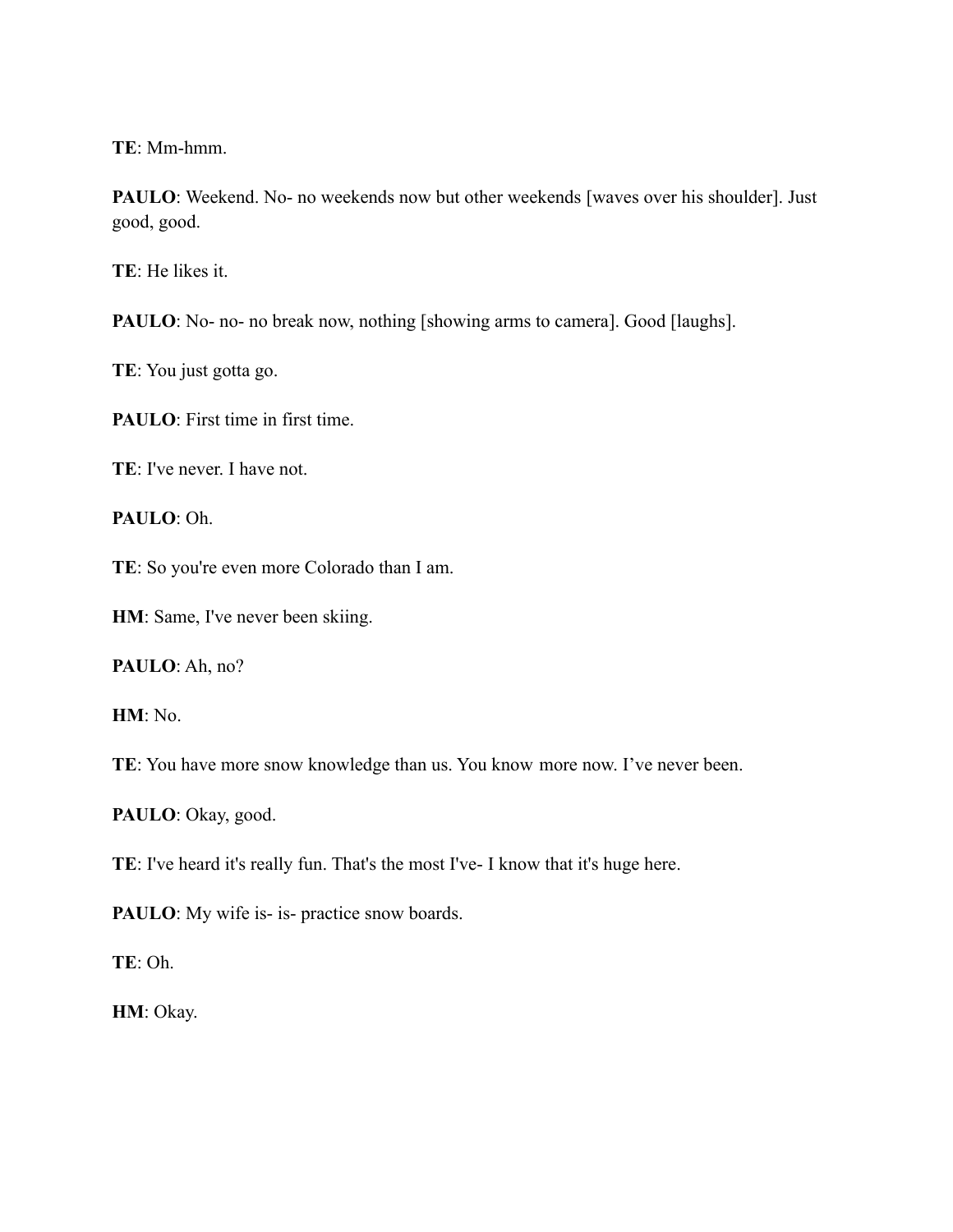**PAULO**: Very good. I- my wife I live in- I live in Colorado and 20 years ago. I return now. The teacher- teacher [speaking Portuguese - *convida: invite*] convinced. Teacher [speaking Portuguese - *convida: invite*] into university.

**TE**: Okay, yeah.

**PAULO**: I- I- I opportunity for me.

**TE**: Yeah.

**PAULO**: And- and the living in the USA in the living Boulder. Anything.

**TE**: How long have you lived in Colorado slash the US?

PAULO: Ah no, no, and 20 years.

**TE**: Oh.

**PAULO**: This no- no- no- no one on one month and 20 years is- is very [speaking Portuguese] very different in the Brazil.

**TE**: Mm-hmm.

**PAULO**: Is very different, the culture and the day by- day by day and the peoples. In Brazil is my- more- more [struggling to find word] maybe the tropical climate. Is more relax, more-

**TE**: I understand, yeah.

**PAULO**: You hear the folk, and you hear.

**TE**: And, especially where you live in boulder um, I know that growing up in Colorado we kind of learned even the smaller cultures like, Boulder people, and not in a bad way, but just Boulder has different people than like Fort Collins or Denver so you're also like meeting like that type of person. It's a very fast city it's a really go go go city.

**PAULO**: Yes, yes, yes and- and Colorado- in boulder a specific mention, is specific is very peoples and others places in the world. The China, Asian, Mexican.

**TE**: Yeah.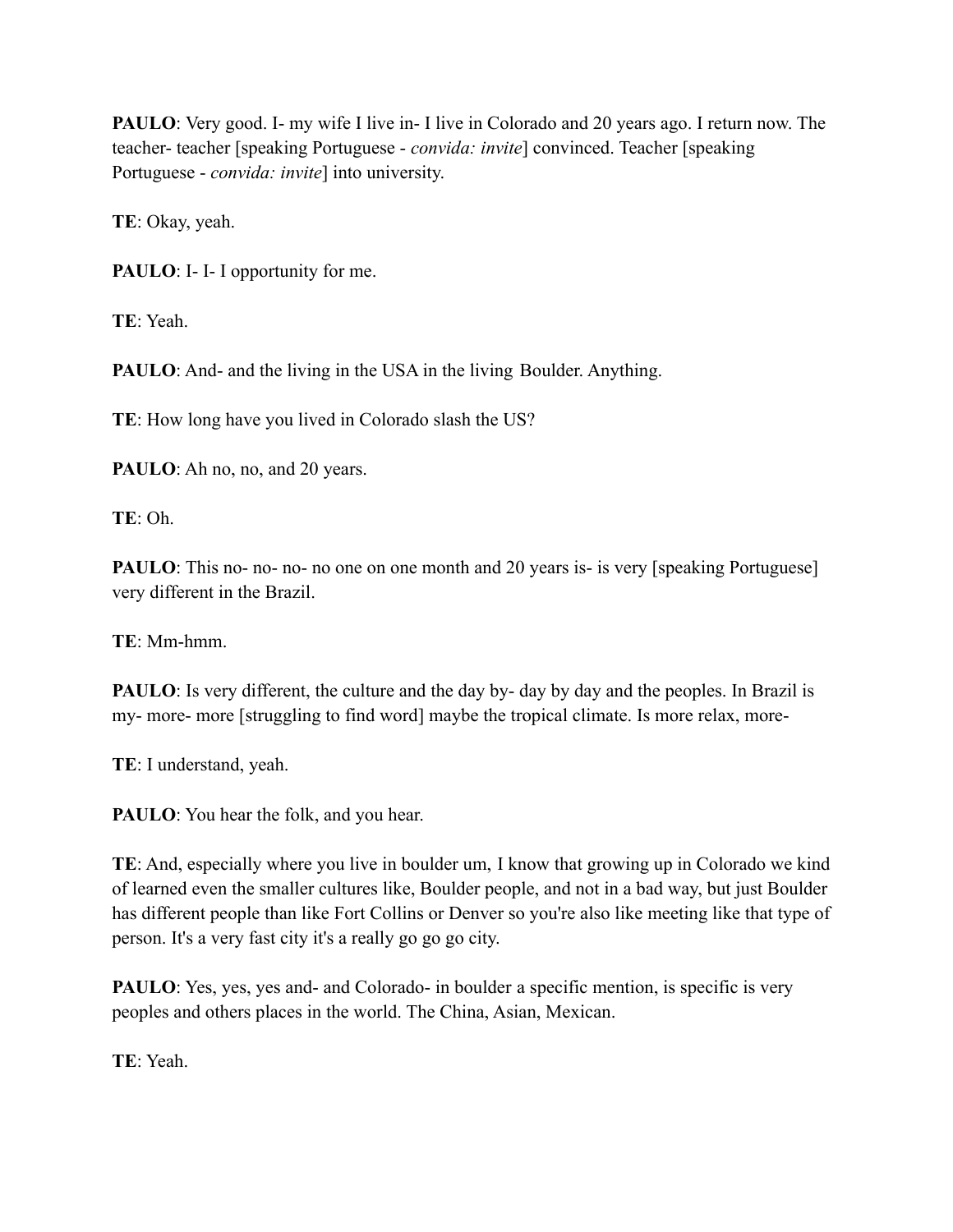PAULO: Very, very peoples, very peoples.

**TE**: Mm-hmm.

PAULO: This city, and university.

**TE**: Yes, yeah.

**PAULO**: I is- is congratulations [circling hand around]. The informations, the traditions.

**TE**: Yeah.

**PAULO**: Is good, is good.

**TE**: Mm-hmm. Definitely with Boulder that the big school is like a huge part of all the people that are actually there. Yeah, there's people from all over. It's like a- like a melting pot. It's like where all the different parts of the world like to come together. In Colorado especially, I think.

PAULO: Yeah, yeah, yes, yes, maybe, maybe.

**TE**: [Laughs]

**PAULO**: [Laughs] Okay. That's it.

**TE**: Yeah, I think you're doing very, very well at-

**HM**: Very well.

**TE**: Translating in your own brain. It seems like a lot to know and have to do on the spot and like think of the word, and your actual language and try and get us to understand it. But I think you're doing really well at switching between the two. Do we need um, any more bullet points, like, questions today, Hannah?

**HM**: I don't think so, I think- I think we're good.

**TE**: Okay, awesome.

**HM**: Yeah.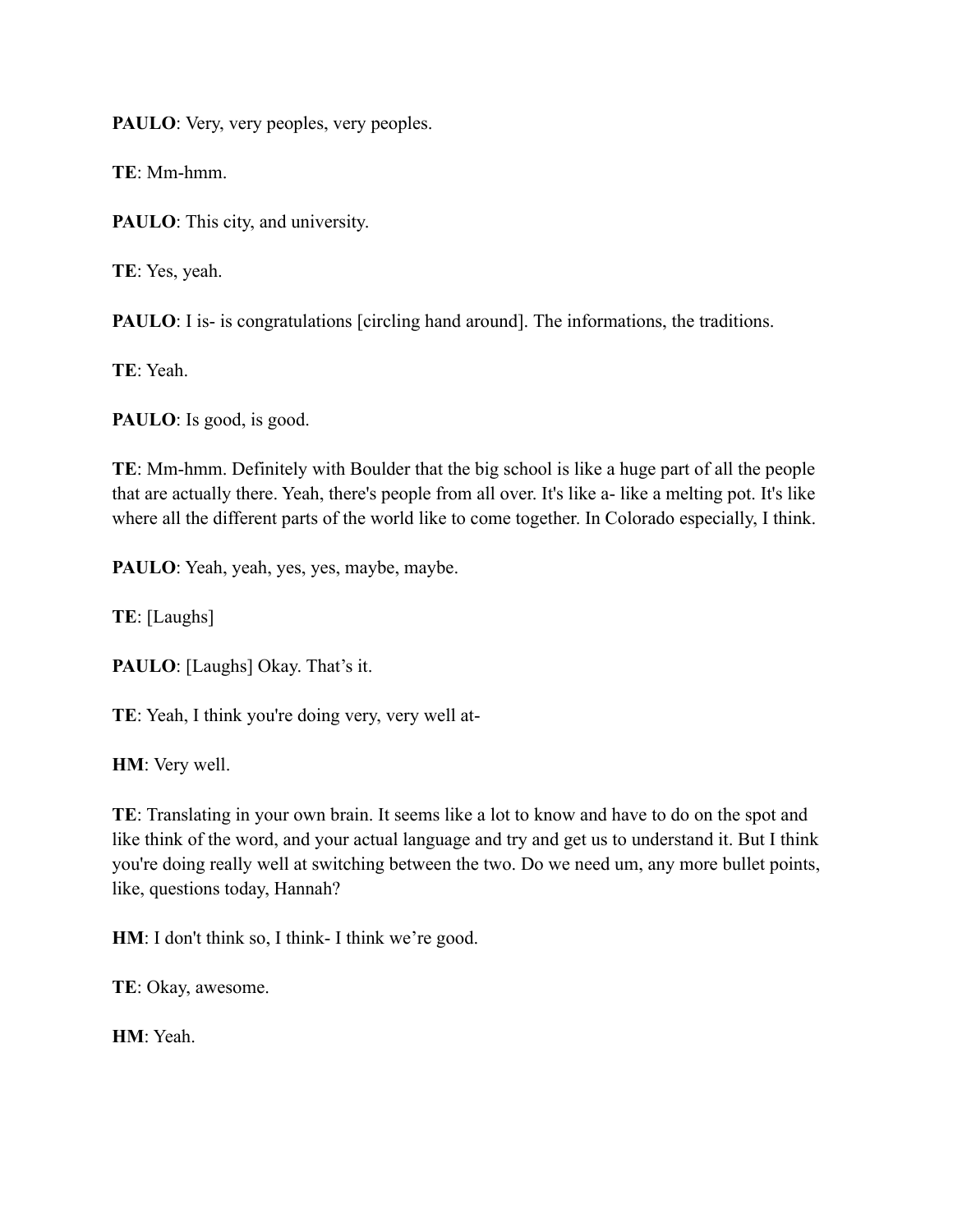**TE**: Is there anything that you want to say, Paolo? Anything you want help with or are curious about?

**PAULO**: You- the chat?

**TE**: Want me to type it? Yeah, absolutely.

**PAULO**: Oh, this is word- [Dogs barking] Oh, the dog.

**TE**: They had- they had something to say. I have five.

**PAULO**: Five dogs! Oh my god.

**TE**: They always have something to say.

PAULO: [Laughs] Many dogs.

**TE**: It amounts to like having multiple children. Like not- not fully. Children are much harder but, um, they're always doing something wrong. They're always- you always have to watch them so they're not eating something wrong.

PAULO: I'm sorry for my difficult, I'm sorry.

**TE**: You're all good.

**HM**: You're okay.

**TE**: It's not difficult, it's- it's where you're at there's nothing wrong with it.

**PAULO**: [Mumbling]. Oh, you [points at screen] you're student in the- in the-

**TE**: Mm-hmm.

PAULO: You same, Hannah, you're student?

**HM**: Yes, I do yeah.

**PAULO**: Same university.

**TE**: Yeah.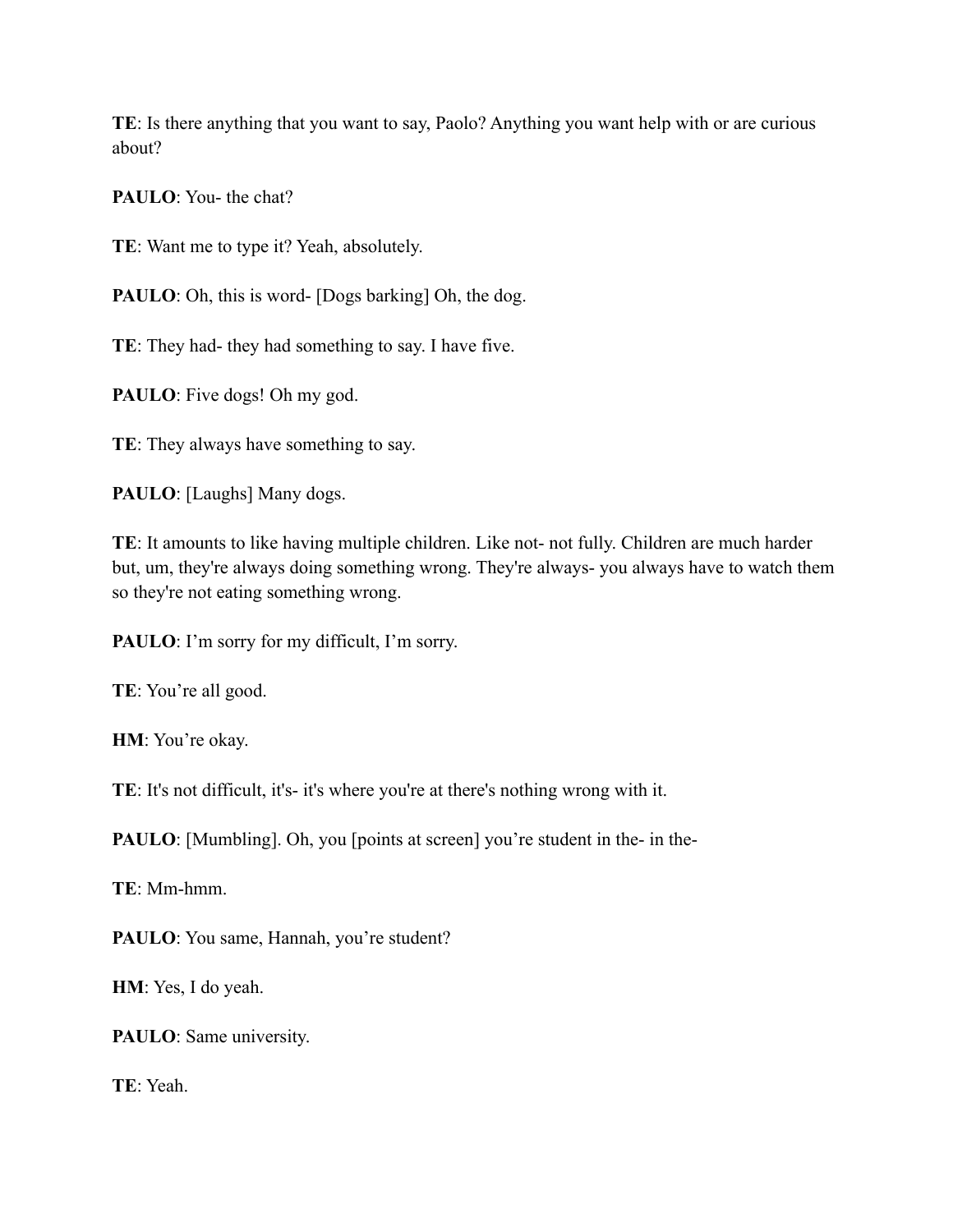**PAULO**: I- I- study in university I- 25 ago, I finished university. No more student.

**TE**: You- you're done, yeah.

**PAULO**: [Speaking Portuguese - *quantos anos: how many years*]. What this thing?

**TE**: Are you asking us what all of ours are, like.

**PAULO**: Just a-

**TE**: You're all good.

**PAULO**: Oh my gods. The old man. How old are you? Tally?

**TE**: I'm 20.

**PAULO**: 20, oh. Hannah?

**HM**: I'm also 20.

**PAULO**: Oh, is very young.

**TE**: We're all babies, honestly. We're all very- even though we're adults, technically, I still see myself as a child half the time I'm not gonna grow.

**PAULO**: Wow.

**TE**: I'm still like, I'm not ready. They shouldn't let me be an adult.

**PAULO**: This is- is this- this situations is very, very, very good for me. I- I practice. I think in English. I think in English is very different, I think in Portuguese.

**TE**: Yes.

**PAULO**: The vocabulary, this- this is just assessing. In English is speeches, speak, speeches. I don't understand.

**TE**: Mm-hmm.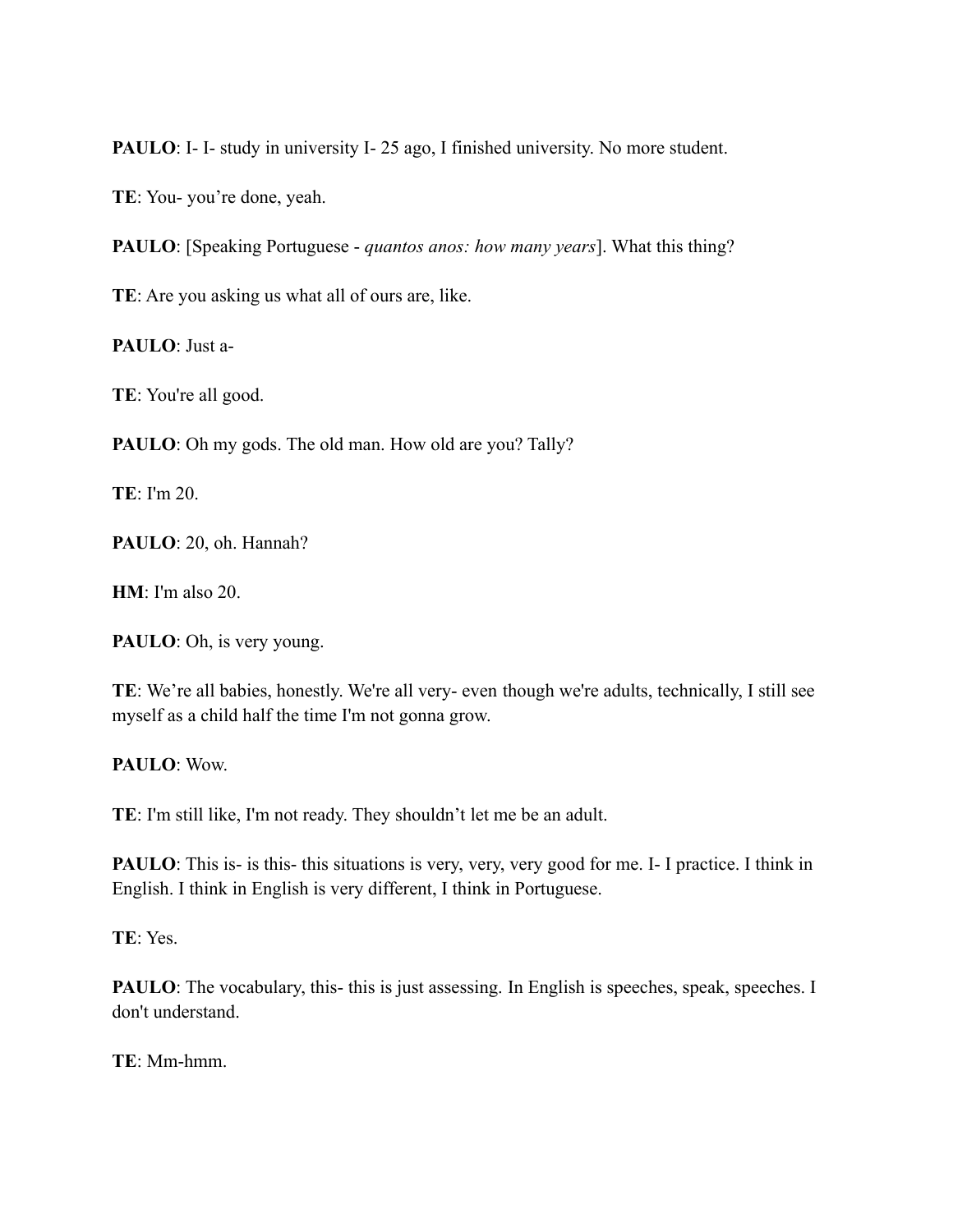**PAULO**: But in Portuguese [demontratiing fluency in Portuguese]. You understand? [Repeating previous Portuguese].

**TE**: No but do you want me to translate it?

**PAULO**: [Laughs] This is what English is. "You are doing amazing for a beginner." [Unintelligible] student know even more than you. Oh, come on, come on [holding up hands in surrender, laughing]. Just first moment is more difficult.

**TE**: Yes.

**PAULO**: That's-that's okay, I- I study more.

**TE**: Yes, it's a very, very difficult language. You're not at all alone in that. That it's kind ofthere's a lot of little rules in our vocabulary and, like in the words that make it different from other languages like Portuguese. That's- I think English is so difficult because it has all these little rules. All these little differences from, like. the rest of the world.

## **PAULO**: Yes.

**TE**: So there's when you're speaking, or when you're writing, if you follow the same structure like, if you think in like the Portuguese, it doesn't- it's not the correct structure for English because it's- it's so difficult.

### **PAULO**: Yeah

**TE**: So.

**PAULO**: In Portuguese is very difficult the language. Is many present, present-past, present-future and [waving hands around].

**TE**: Yeah.

**PAULO**: Very verbs, very verbs. Oh, no, no necessary, no necessary. The English I think is more simple. The communication is good, is very good.

**TE**: Mm-hmm, that's so, interesting. Like, I like hearing how you see English, because it's so different from how I view, since it's all I've ever known.

**HM**: Yeah, for sure.